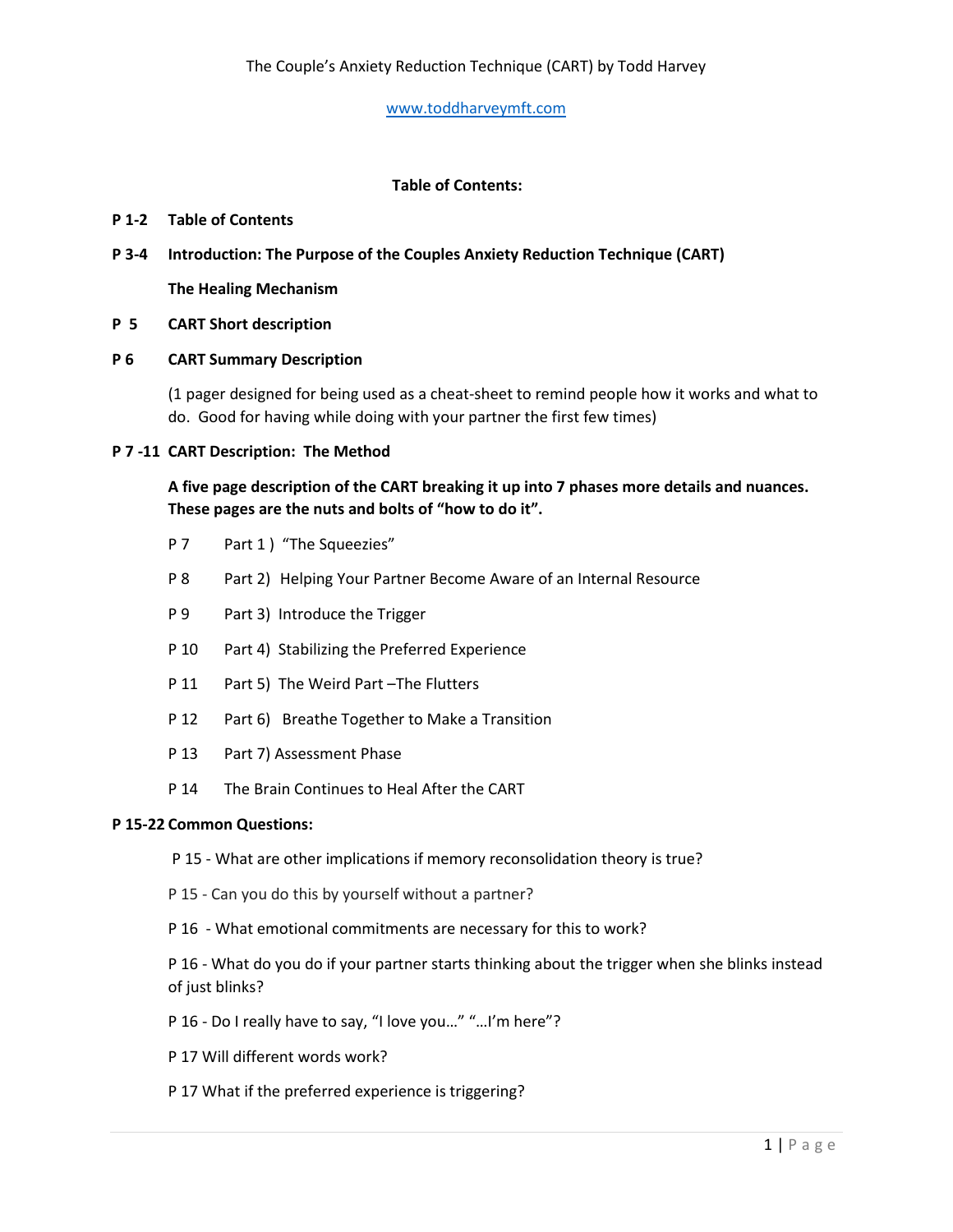# The Couple's Anxiety Reduction Technique (CART) by Todd Harvey

### [www.toddharveymft.com](http://www.toddharveymft.com/)

- P 17 What if you are the Anchor and it's hard to shift into a loving state during the exercise?
- P 18 Why blinking?
- P 18 Is the assessment phase really necessary?
- P 19 Why all the breathing?
- P 19 Are "V" breaths really necessary?
- P 19 Are they part of the healing mechanism?
- P 19 Is the left/right squeezing really necessary?
- P 20 Why five sets of flutters?
- P 20 Why the blinking?
- P 20 Can you do something besides blink?
- P 20 Why avoid going into the memory?
- P 21 Why do therapy at all if this technique is so helpful?
- P 21 How should I handle it if my partner seems calm but is reporting high SUDS still?
- P 22 I'm just comforting my partner, not doing a research project. Is doing the SUDS really necessary?
- P 22 Why don't we take SUDS prior to doing this so we can have a proper before and after comparison?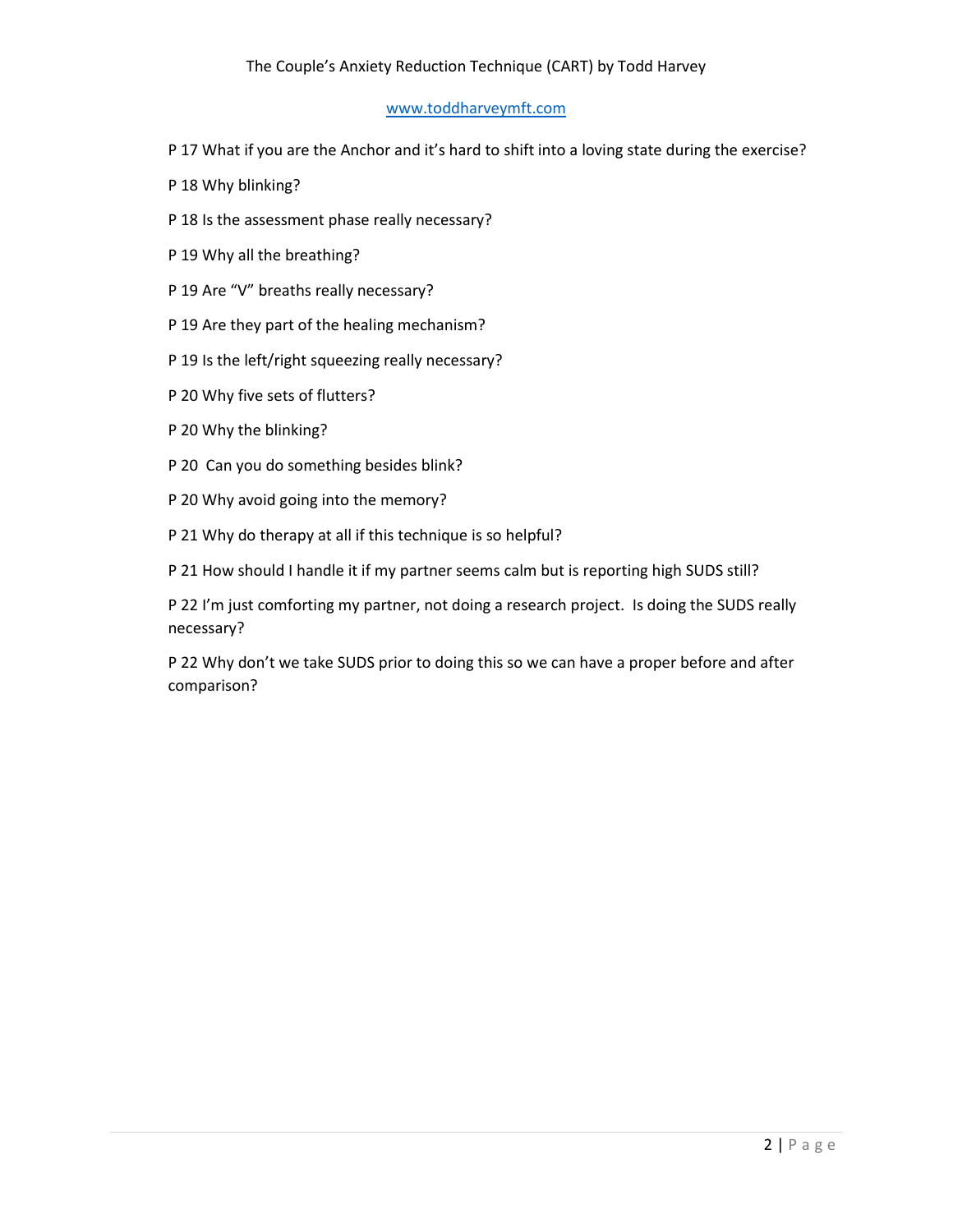# **The Purpose of CART:**

I modified the Flash Technique, which is a pre-EMDR (Eye Movement Desensitization Reprocessing) protocol created by Phil Manfield, Ph.D., in a way that allows couples (or friends or family members) to use their bond and loving contact to help lower one another's anxiety. I've decided to name the technique the Couples Anxiety Reduction Technique (CART). This exercise is super effective and safe to do at home, and you don't have to be a therapist to do it.

With anxiety, there are two tasks:

1) Self-soothing

For self-soothing, it is helpful to intentionally do something different that will activate your prefrontal cortex such as: engaging in various breathing exercises; counting backwards; spelling backwards; coming up with an imaginative story and visualizing it in real time; scanning the room for things that remind you that you are safe; using progressive body relaxation techniques; cognitive behavioral therapy (CBT) worksheets; brain games like chess or Suduko, etc. When we focus our intention on doing tasks that use a preferred part of our brain, then that part of the brain comes online rather than our fight/flight/freeze part of the brain.

2) Reducing the trigger's ability to pull us down the rabbit hole of anxiety

The purpose of CART is to reduce the impact of existing triggers, so you are less likely to get stuck on the same anxiety loop or reactive track in the future. The goal is to permanently lessen the effect of a trigger on your nervous system. So, we are talking about prevention, not self-soothing. With CART, we are largely using co-regulation and positive imagery as a form of self-soothing, while also subconsciously stimulating the trigger.

## **The Healing Mechanism:**

According to memory reconsolidation theory, the process of healing happens when we activate a preferred experience and a non-preferred experience at the same time. When this happens, we bring both preferred experiences in prefrontal cortex online and the trigger memory located in the amygdala into working memory. After it is in working memory, the brain has to figure out where to put it. If the preferred experience (using the prefrontal cortex) is lit up, then it can put all that is in working memory (both the preferred experience and the trigger memory) into the prefrontal cortex. Basically, it moves it from the fight/flight/freeze part of the brain to the more evolved part of the brain that is capable of love, art, logic, etc.

If you just light up a preferred experience by itself, then the grooves in that part of the brain get a little deeper and you feel a little better. Meditation, enjoying nature, dancing, and doing things that feel good are helpful, but they don't rewire the part of our brain that stores our triggers for anxiety. They just provide a preferred experience and leave those triggers intact.

If you just light up the amygdala and thought loop in your head about the threat, then that groove in your brain gets a little deeper and you feel more anxiety. If you keep doing this, your anxiety will get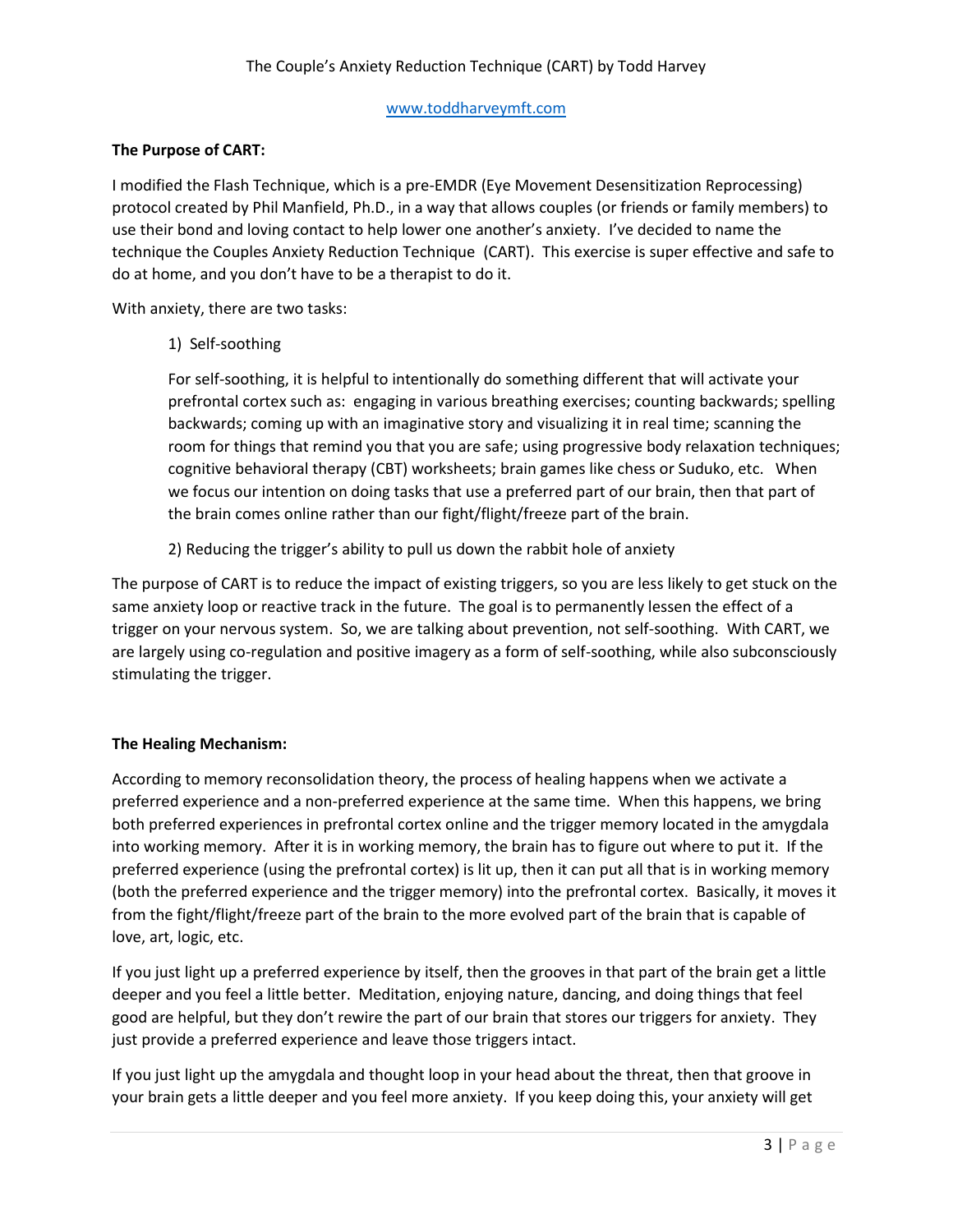worse. Also, each time you do this, it makes it so you are more prone to doing this. Basically, your anxiety will get worse.

But, when we light them both up at the same time, we create an opportunity for our brain to rewire which part of our brain handles the same dilemma. We only want the Amygdala to be firing when we are actually under threat. And we want it to calm down within a few minutes afterwards so our more complex and resourced part of our brain can handle imperfect dilemmas.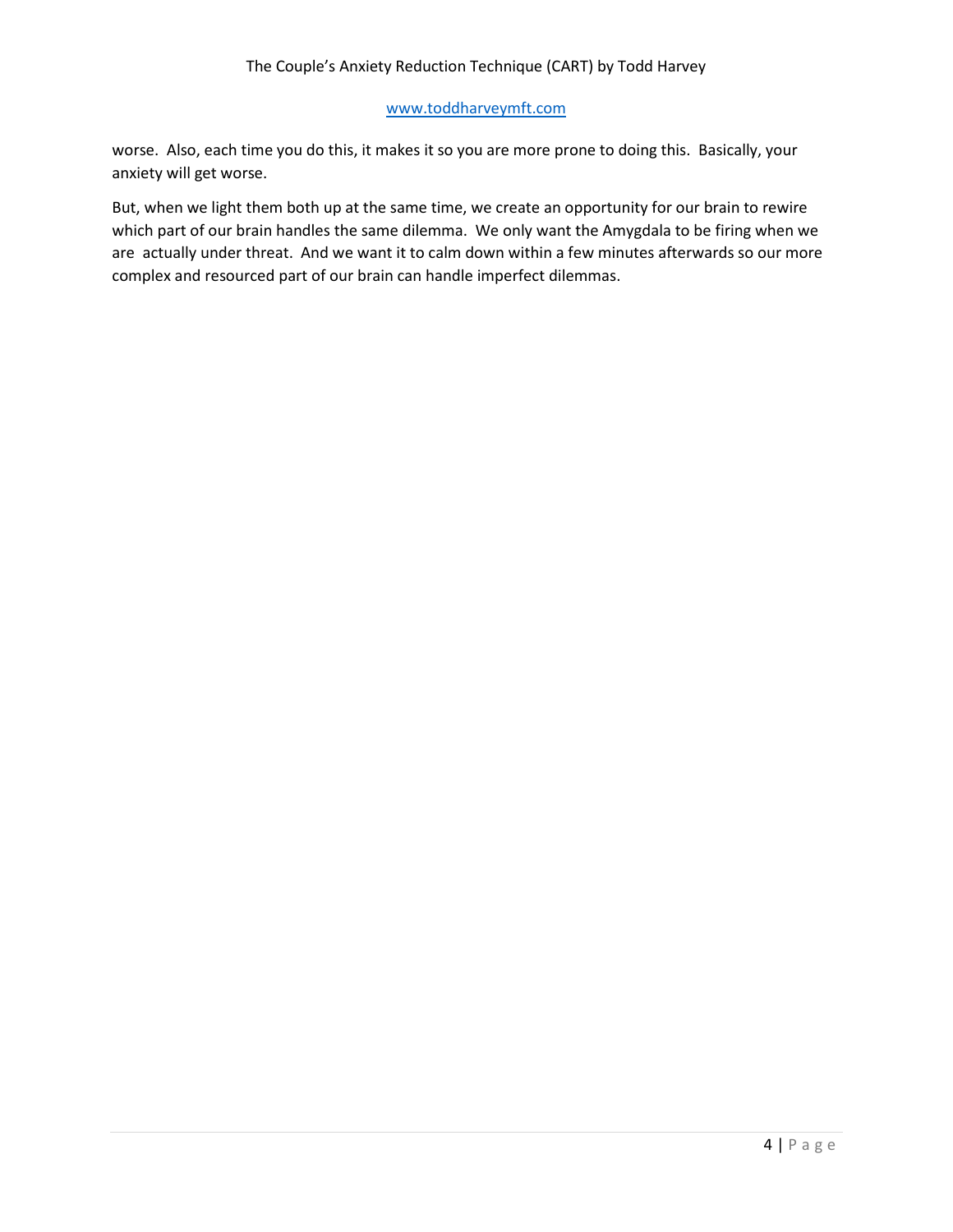# **The Couples Anxiety Reduction Technique (CART)**

Short Description:<sup>1</sup>

The CART technique uses bilateral stimulation, lovingness, imagination, and a brain hack to significantly reduce anxiety related to a particular trigger.

Couples will decide who gets to be the "Anchor" and who gets to be the "Loved One." The **Anchor** focuses on showing up in a caring, loving way, and temporarily puts aside any of their personal issues to stay with their partner during this process. The Anchor is the person who will be holding space. The **Loved One** is also willing to briefly put on hold legitimate concerns and engage in the exercise so their own nervous system can be soothed. The goal of this is not problem solving, rather creating a context where one person's nervous system can become more regulated; problem solving can occur later, from a more calm and centered place.

I use the word "**amygdala**" to refer to the reptile part of the brain, that when activated, produces a fight, flight, or freeze response. I use "**prefrontal cortex**" to mean the part of our brain that processes logic, emotion, connection, love, spirituality, art, etc. In reality, the biology is much more complicated than I am able to understand or explain. Fortunately, we do not need to fully understand the biological science behind this technique for it to be effective. It is just important is to understand that we are intentionally activating different parts of the brain.

In a nutshell, the Anchor will be loving their partner through touch, eye contact, bilateral stimulation (rotating left-side of the body / right-side of the body stimulation) through squeezing their partner's hands, helping them access a positive internal experience, and using words to affirm their bond. The Anchor will do this while also introducing and supporting a "brain hack" that makes the Loved One subconsciously aware of something that would normally trigger their amygdala to be activated. This is repeated a few times and the activation level almost always goes down.

What we are doing is using the Anchor's love and the Loved One's internal resources as a way of lighting up their prefrontal cortex while we subliminally touch on an anxiety trigger in the Loved One so the brain can move the anxiety trigger from the amygdala to the prefrontal cortex. Then we have a preferred part of the brain processing triggers. And that part of the brain has more of a capacity to appropriately respond to triggers.

<sup>&</sup>lt;sup>1</sup> Sometimes in this document I will use "He" and "She" as a way of distinguishing between two people playing different roles. The Anchor or the Loved One can be any gender and any sexual orientation.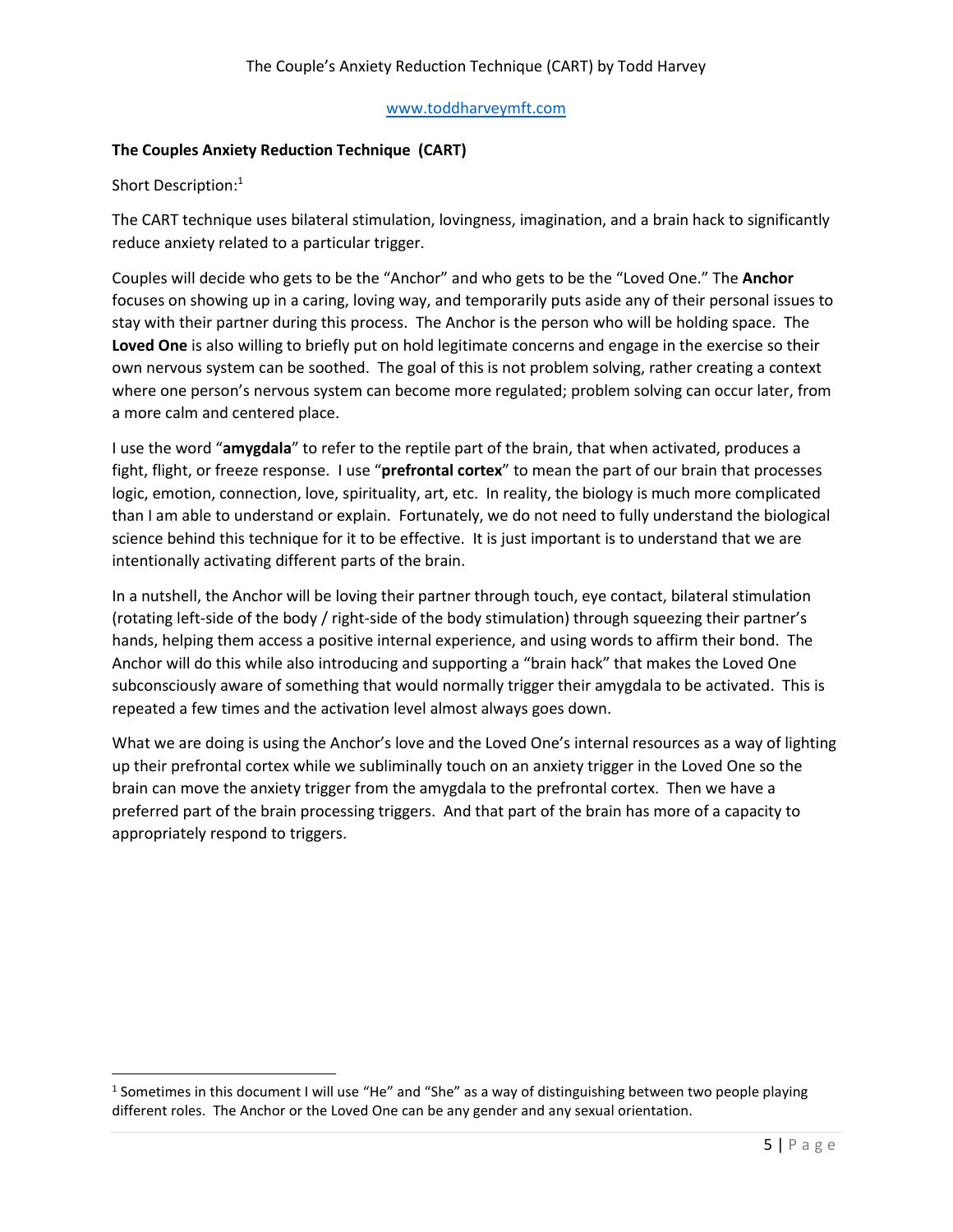# **The Couples Anxiety Reduction Technique – CART Summary Description**

This technique involves the Anchor helping the Loved One by:

- 1) Providing bilateral (left/right) stimulation by alternating gentle squeezing of your partner's hands (slowly or in 1.5 second intervals) while affirming the Loved One's worthwhileness with caring words such as "I love you," and "I'm here." The Anchor emotionally attends to the Loved One with loving eye contact during this process.
- 2) Helping the Loved One use a physical object such as USB drive or a book as a metaphor that stores all the thoughts, emotions, feelings, sensations, etc. that happen when the story of their trauma / trigger is named. We name the title of the trigger story (as if it were a newspaper title) without going into any elements of the story at all.
- 3) The Anchor encourages his partner to evoke in their mind's eye an internal resource (something they can think about that makes them feel good such as an experience with a loved one).
- 4) The Anchor makes sure that the Loved One is in their resourced experience by checking in.
- 5) Then the Anchor begins the process, which consists of making sure the Loved One is enjoying being in a resourced state for approximately 4-5 hand squeezes before the Anchor says the word "flutter." The word "flutter" is a cue to the Loved One to flutter their eyes. This is a way of acknowledging that the USB drive exists (the USB drive which happens to hold the trigger story) without actually thinking about the story. As soon as the Loved One flutters, the Anchor will verbally affirm them with their contact mantra such as "I love you," "I am here." They will do this two times, while continuing with the alternating hand squeezes and while maintaining positive and loving eye contact.
- 6) The Anchor continues to encourage their partner to stay in their internal resource and they continue the CART for 5 rounds (i.e., repeat step #5 five times).
- 7) The Anchor will then tell the Loved One he is going to stop squeezing their hands, and says gently, "Let's take a few breaths," as a way of transitioning away from the technique to the assessment phase.
- 8) Then the Anchor has their partner assess how activated their nervous system is, using a SUDS scale (Subjective Unit of Disturbance), with 0 being calm and 10 being highly activated. The Loved One provides their SUDS number, while they are aware of the USB drive / book with the story on it. The SUDS is not to be confused with how disturbing the Loved One finds the story. We are rating the current nervous system state, not how unpleasant the trigger story is. Compare their current SUDS with their self-assessment of what their SUDS would have been an hour ago.
- 9) If the Loved One's SUDS is not a zero, then have them do another 5 sets of flutters while in their resource again. After 3 to 5 rounds, you should both notice significant reduction in the felt sense of activation.
- 10) The Loved One tells the Anchor how it felt to have their SUDS come down so much and what it was like for them to have their partner help them with it.
- 11) The Anchor tells the Loved One how it felt in their own heart and body to be able to provide such a loving and healing container.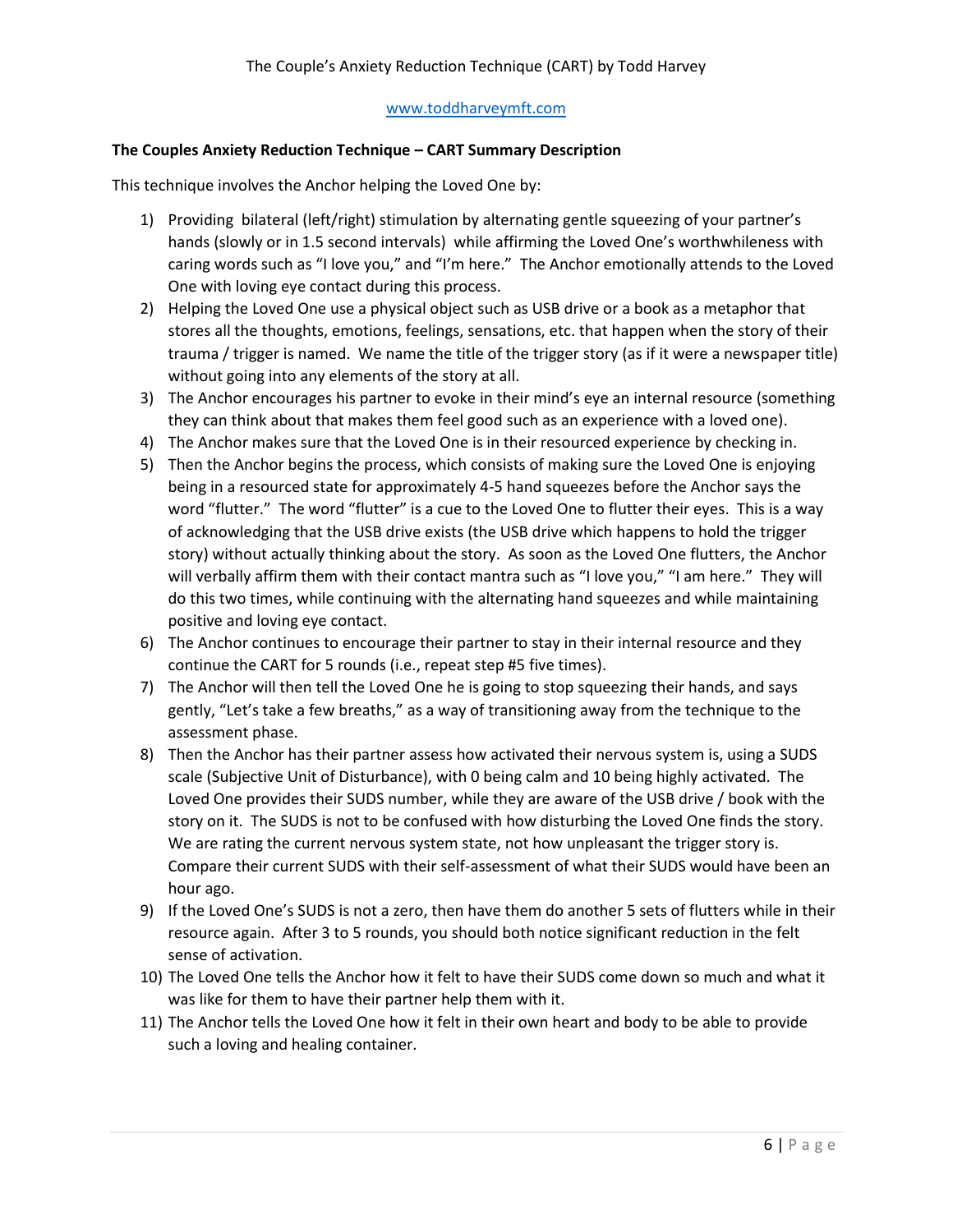# **CART Description**

# **The Method**:

# **Part 1 ) "The Squeezies"**

The Anchor sits knee to knee facing the Loved One.

- 1) The Anchor makes sure that he maintains good eye contact with his partner, so his eyes are saying, "I love you," " I am here," even before he says anything out loud.
- 2) The Anchor uses his left hand to lovingly squeeze her right hand. When the Anchor squeezes his left hand, he will lovingly look into her eyes and say, "I love you…" The Anchor will wait one and a half seconds.
- 3) The Anchor will lovingly squeeze the other hand and look into the Loved One's eyes and say, "…And I'm here". The first time he does this, he uses his own words (or he can copy these; it doesn't matter so long as you do it from the heart).
	- "I'm here" is short for "I am in this relationship. I'm willing to show up. I care. You are so important to me. I'm invested in you and in us. I choose you."
- 4) The Anchor lovingly squeezes the left hand, then the right hand several times and with each squeeze alternates with the phrases, "I love you" and "I'm here." Do this until you can tell your partner feels cared for.
- 5) After the Anchor has established a connection with his partner, he says, "Whenever I squeeze with this hand (while squeezing the right or left hand), it means, 'I love you.' And whenever I squeeze with this hand (the other hand), it means, 'I am here.'"
- 6) The Anchor will rotate between the left hand and the right hand squeezing continuously until we get to the assessment phase of this technique. Be prepared to keep squeezing every 1.5 seconds for several minutes straight. Keep on rotating squeezing even while providing directions. Also, look at your partner with loving eyes. This provides an additional nonverbal foundation of lovingness which is part of the healing element.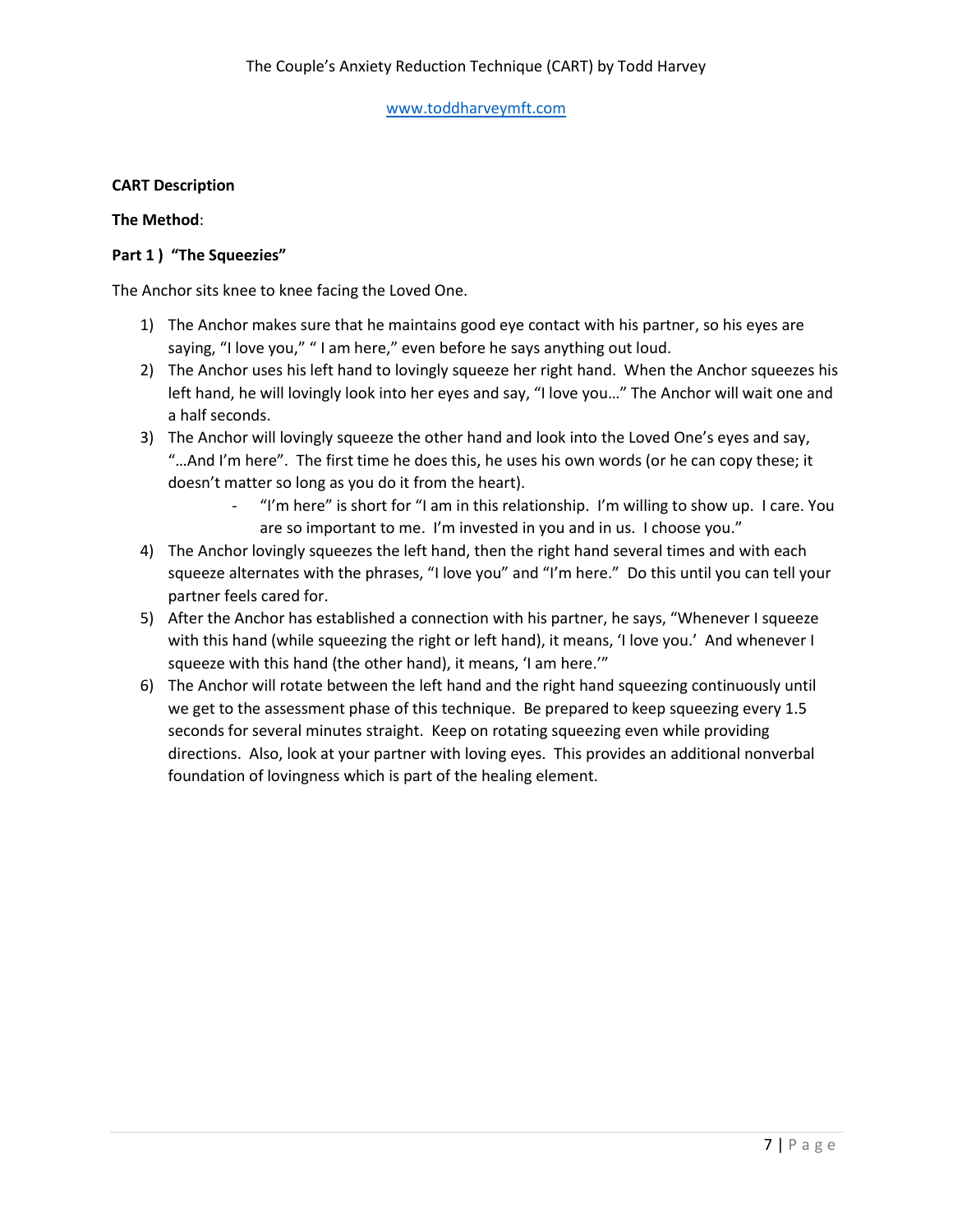### **Part 2) Helping Your Partner Become Aware of an Internal Resource**

1) Still with loving eyes and rotating "squeezies," the Anchor helps the Loved One brainstorm an internal resource. An internal resource is a memory or an association of something that makes you feel loved, relaxed, content, grateful, or happy. It is like a 3-5 minute vacation in your mind's eye. If the Anchor knows a memory that the Loved One may have that could be used, he could suggest it. But the Anchor should roll with the resource the Loved One finds useful and engaging.

The more evocative of an experience the better. If possible, use a strong relational preferred experience. Based on some of my experiences with my clients, "preferred internal experiences" or "internal resources" can include:

- a. Going for a walk with a friend
- b. Cuddling with their dog
- c. At a pub with friends
- d. A crazy night out with friends (from 10 or 20 years ago)
- e. On the beach in Hawaii
- f. The memory of their grandfather holding them as a child
- g. A beautiful sunset
- h. A loved one holding them
- i. A spiritual resource (Jesus or Mary or Buddha holding them),
- j. Surfing
- k. Hiking
- l. Performing a concert
- m. A video or memory of their child learning to ride a bike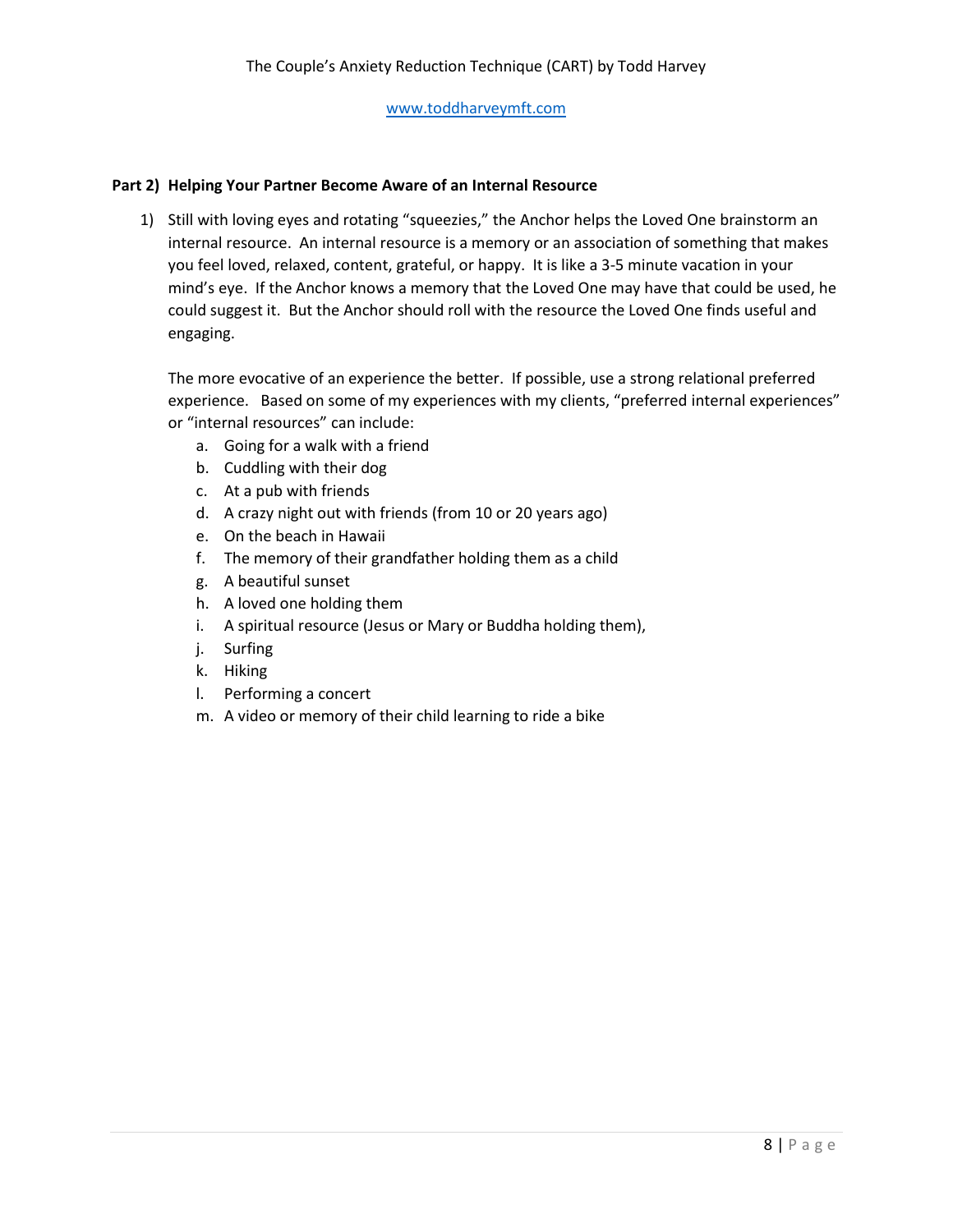#### **Part 3) Introduce the Trigger**

The Anchor helps the Loved One determine what trigger they want to help clear. The Anchor has the Loved One describe the "newspaper headline" for the story.

The Anchor can tell the Loved One, "Don't go into it and tell me the whole story or think too much about it. Just tell me what the newspaper headline would be."

Some examples of trigger "headlines":

- a. Infidelity: He cheated on me with his co-worker in Berkeley.
- b. Anxiety after recovering from infidelity: She must be cheating now since she didn't answer her phone.
- c. Pandemic: I'm going to die or infect someone else if I touch something wrong.
- d. Ideology trigger: Trump elected aka.. We are all screwed or Bernie elected, We are screwed.
- e. I feel unimportant: My Partner is on her cellphone in bed instead of connecting with me. I'm never going to get the love I need.
- 2) The Anchor uses a metaphor that helps the Loved One see the "threat idea" as a story that is separate from themselves. Below is a metaphor that I use that I find helpful. You can use it or come up with a different metaphor that helps serve the same function.

Describing the USB Drive:

- a. Imagine that this (point to something specific, such as a pen) is a thumb drive.
- b. And in this thumb drive there is a folder.
- c. And in this folder, there is a Word 97 document.
- d. And in the Word document is a story.
- e. And the story is about the "(use the trigger headline your partner just came up with)."
- f. It has all of the emotions, feelings, reactions, overwhelm (you can guess a few of them: overwhelming, sad, hurt, lonely, etc.) associated with that experience or thought. Just name a few feelings that you suspect would be there but do it quickly enough so you are not inviting your partner to ruminate on them. You are just acknowledging that they take up real estate in her brain.
- g. There is a 300-page story there. And that thumb drive is **not plugged in** to the computer. And the computer is **not on**. And the **monitor is broken**. But nevertheless, in the thumb-drive, which **we are not reading**, is a story about "(trigger newsaper title your partner just came up with)."

Again, while doing this, the Anchor is still squeezing hands (alternating left and right) and every once in a while sprinkling in, "I love you" and "I'm here," while lovingly looking into their partners eyes.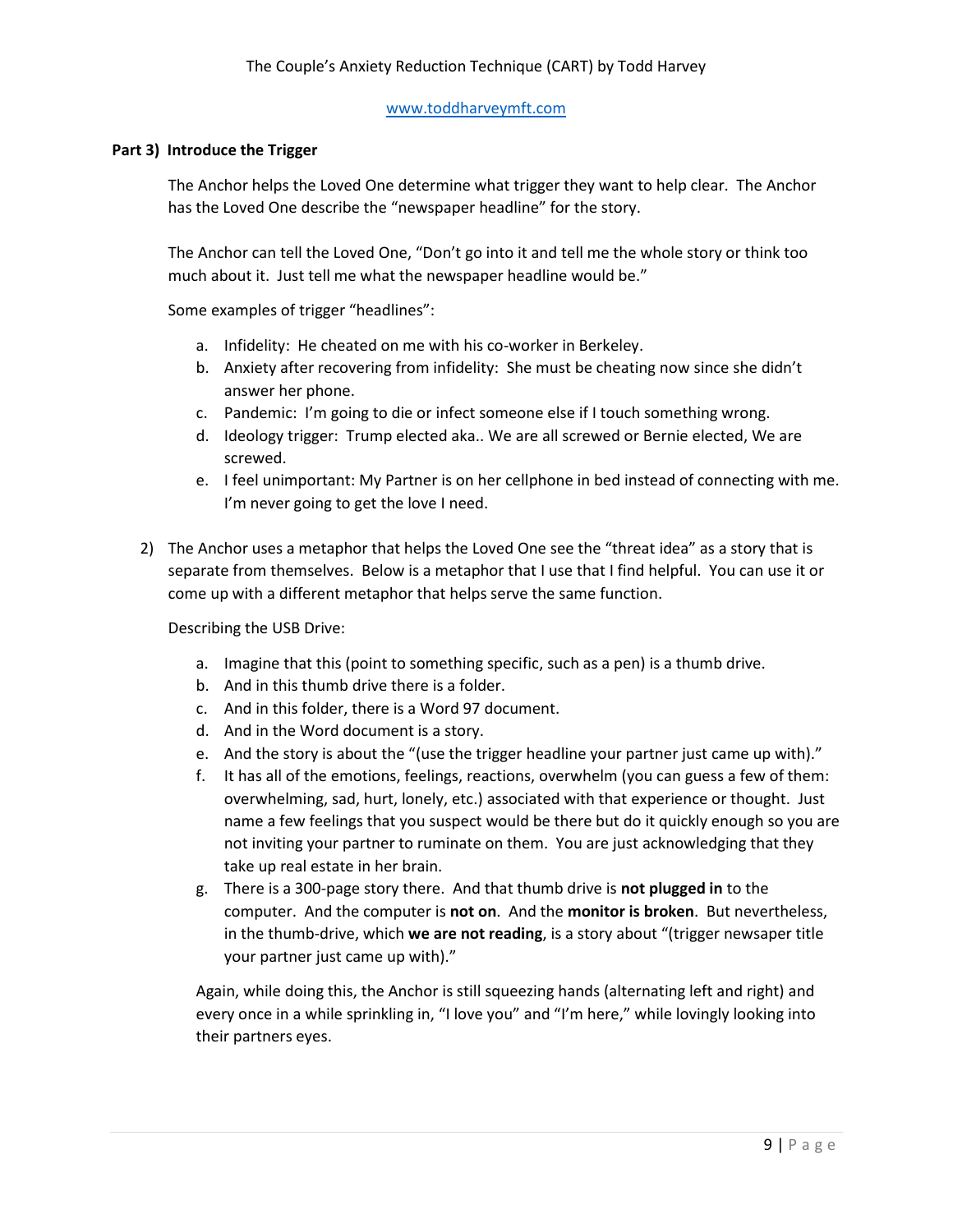# **Part 4) Stabilizing the Preferred Experience**

Prior to the next step, the Anchor will make sure the Loved One is solidly in the preferred experience so she does not leave it during this process. Meaning that if and when the Loved One starts thinking of something else or leaves the preferred state by accident, help her back there. If the Loved One can't stay in a preferred experience, allow her to take her time to get there or change it to another one that is more gripping.

The Anchor helps the Loved One stabilize their internal preferred experience by helping evoke images, sensations, emotions, thoughts, or beliefs that are involved in the preferred experience they chose.

Example:

Instead of a short reminder like "Remember Hawaii," help them experience Hawaii in their mind's eye.

Use present tense verbs, such as:

"**Feel** the sand in your feet."

**"Feel** the warmth of the sun on your back."

**"Look at** our daughter's huge smile as she came back from snorkeling."

After each sentence, wait a few breaths so the Loved One has a chance to soak in the images and memories, and reconnect with the preferred experience.

If you can tell that they are really enjoying their experience, give them space to appreciate it without saying anything. You don't want to interrupt something good.

After the Loved One nods to acknowledge that they are enjoying being in their preferred state (while the alternating squeezing continues), the Anchor goes to Part 5.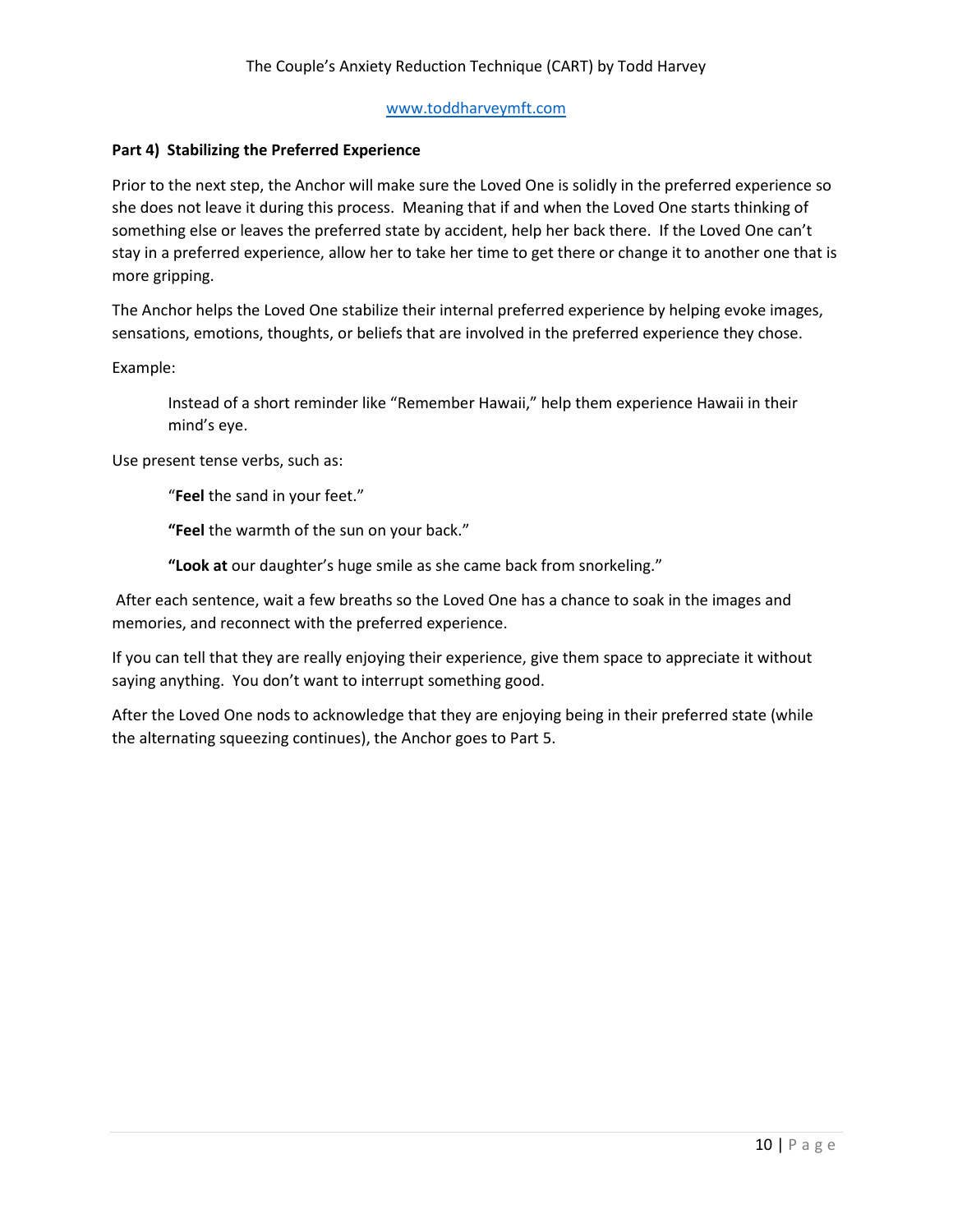## **Part 5) The Weird Part –The Flutters**

- 1) Anchor says to the Loved One, "When I say the word 'Flutter,' flutter your eyes several times to acknowledge the USB drive exists without thinking about anything particular that's on it. Don't count how many times you flutter, but flutter about 4-7 times."
- 2) The goal is to keep the Loved One in her preferred state before, during, and after the flutter. So, make sure that she is not accidentaly thinking about the trigger. Make sure that she "just flutters her eyes" as a symbol that the piece of plastic that contains the USB drive exists. We are not thinking about the trigger story or even the headline of the story at all. We want to pay special attention that they do not accidentaly start thinking about the trauma memory. There is nothing magical about fluttering the eyes, but it is a physical mechanism for getting them to be aware of something without thinking about it.
- 3) Every 4-6 squeezes (while the Loved One is in resource), Anchor says the word "Flutter" and monitors what is happening. Make sure that:
	- a. The Loved One is not accidentaly revisiting the trauma / trigger when they are fluttering.
	- b. If they get derailed, then get them into a preferred experience (with your love, with your eyes, with your hands, and by helping her reconnect to the preferred experience). Make sure you get the Loved One into the preferred experience before having her flutter her eyes again.
- 4) As soon as she stops fluttering, immediately give her two sets of "I love you," "I'm here" (or whatever phrase you've replaced it with). Then, immediately steer her back into her preferred experience. What we are doing here is distracting your partner from accidentaly starting to think about the content on the USB drive. Your contact, words, and redirection at that key moment can be helpful for helping your partner stay with the process. You are interrupting a moment where a trigger could have occurred. This then gives her an experience of almost thinking about the "trigger" and *not* going down the rabbit hole of anxiety.
- 5) Do five sets of flutters (as described above).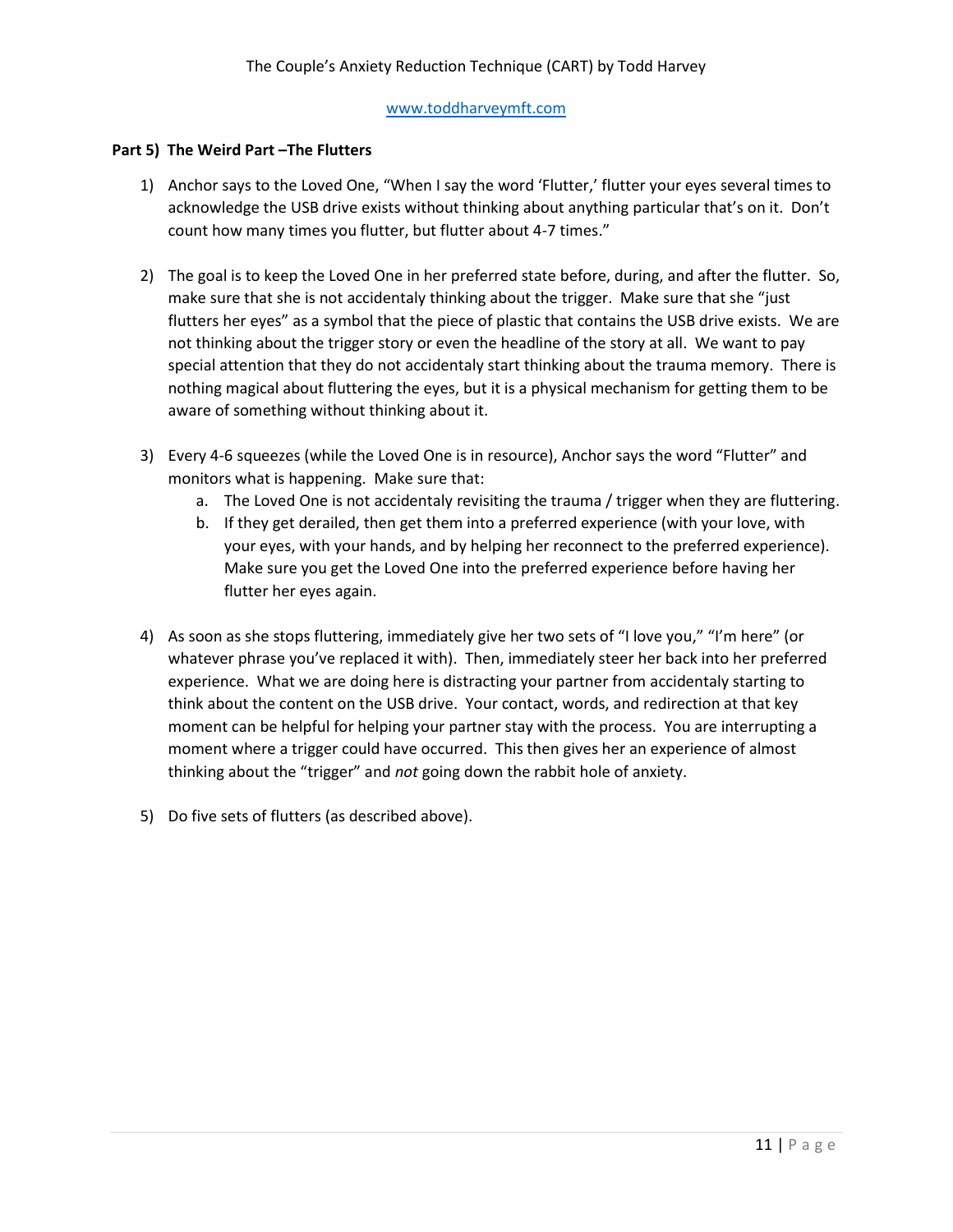#### **Part 6) Breathe Together to Make a Transition**

- 1) After 5 sets of "the flutters," the Anchor encourages the Loved One to take a few deep breaths and then have a conversation about what happened.
	- a. In the past, I only had the Anchor tell the Loved One to take three deep breaths and the technique worked marvelously. So, you can do that if you prefer.
	- b. I've modified the technique recently to include 10 "V" breaths instead of just 3 deep breaths. A "V" breath is taking a deep breath and slowly make a "vvvvvvvvv" sound on the exhale. The idea is to vibrate the diaphragm. Evidently, when the diaphragm is relaxed, it sends a signal to the brain that the rest of the body is safe (i.e., we can chill).
		- i. This Breathing technique was borrowed from Peter Levine. I have people do 10 deep very slow exhales because it can take 9 slow breaths to activate the parasympathetic nervous system.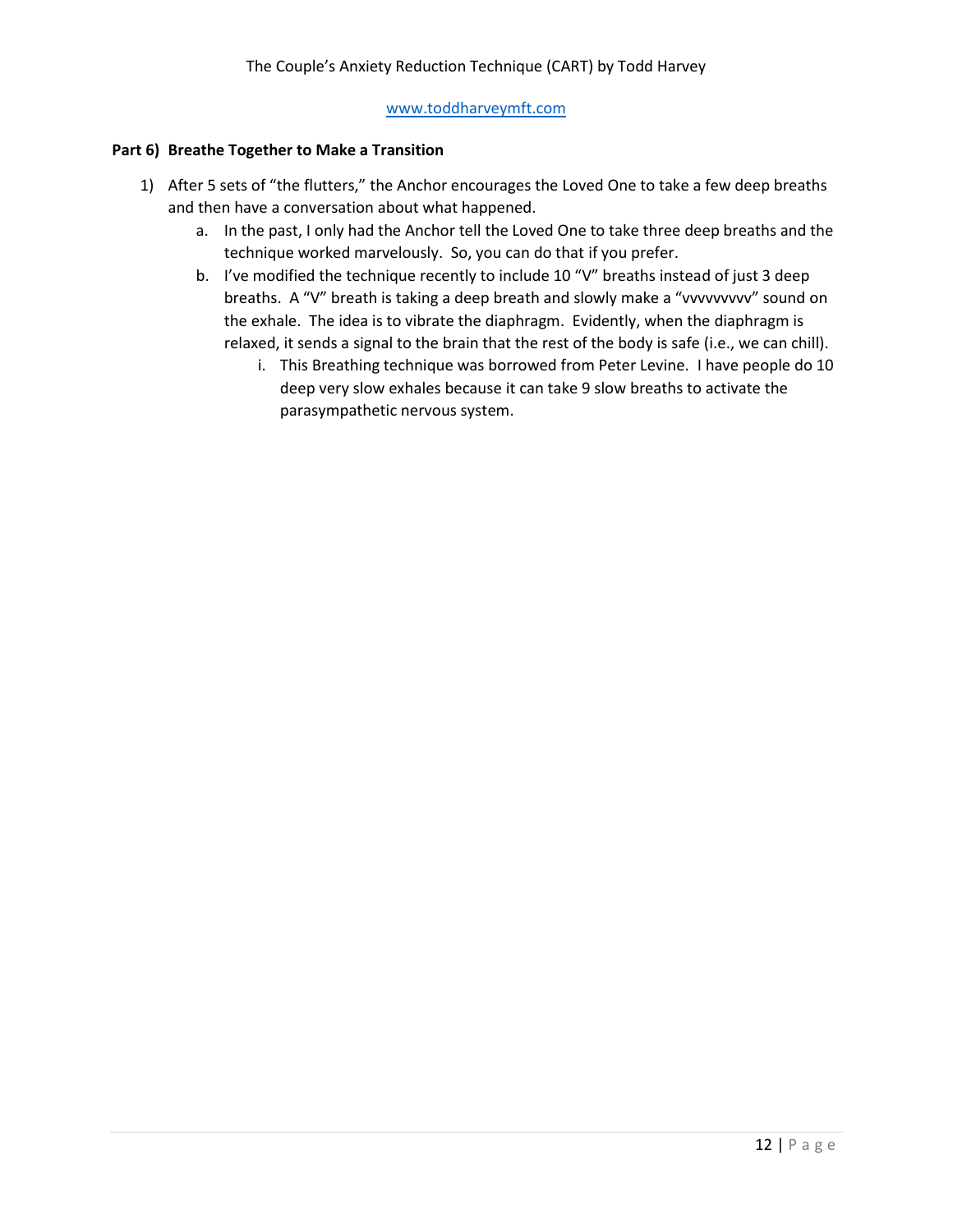#### **Part 6) Assessment Phase**

1) Assess what is happening now for the Loved One. Anchor, say, "What is it like to be you right now, right this second?"

If she says something like:

"I feel more alive" "Almost high" "Colors are more vibrant" "More relaxed" "I'm a bit calmer" "Relaxed"

"I feel like yawning"

Or something like that, then the Anchor can say (with great eye contact and while holding her hand), "What does this mean about Who You Are, that you are feeling ...............?"

This can evoke a sense of [Who I Am, I'm capable of self-soothing, self-regulating, calming down, etc]. It is empowering.

Celebrate that with them with a genuine expression of [Booom! Right on! Wow! That's Great! Who you are is somebody who can shift states! This is Big!! YES]

Anchor can say, "Wow, this is who you are!!! This is you! Wow!"

2) Then the Anchor asks the Loved One what their SUDS is (SUDS = Subjective Unit of Disturbance). The SUDS is how disturbed your nervous system is. You are asking them to self-assess their state. You are *not* asking them to determine how awful their story is on the USB drive. Ask them to scale it 0 to 10 (with 0 as calm and 10 as very disturbed or jacked).

The Anchor says something like, "The story is very disturbing. Let's give the story a 9 or a 10. But how activated is your nervous system right **now**, in the **present**, and at the same time, you are aware that this story exists?

Their SUDS will go down. Sometimes all the way to 0. Sometimes it will go from a 10 to a 7. Then you do it again and it may go from a 7 to a 5. Then you do another round again and it goes from a 5 to a 3. You can almost always get it (the trigger's impact in the present) cleared or substantially cleared.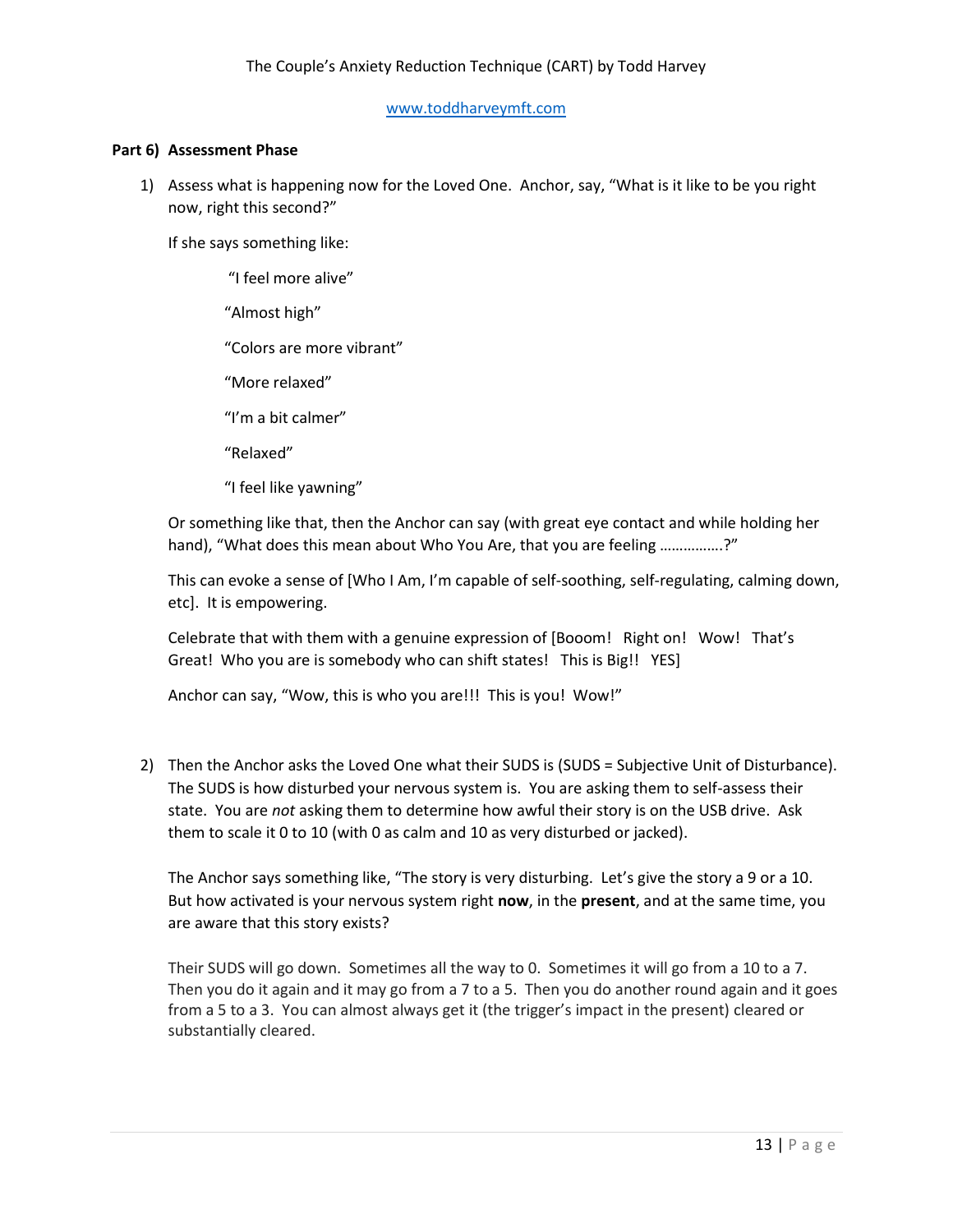#### **The Brain Continues to Heal Days After**

The brain is expanding neuropathways that have the capacity of changing gears rather than get sucked into thought loops (which create anxiety). So, by the time we've done 5 rounds of flutters, the brain has experienced, in real time, the ability to redirect itself into a preferred direction about 25 times and the brain experienced this while feeling pleasure.

The Loved One will often be tired for a couple hours after this experience. That is normal because their brain is subconsciously doing a lot of work in the background. Often if SUDS don't go all the way down to a zero, they get even lower within a few days (without additional processing) because the subconscious will continue to apply the new learning to other parts of the brain.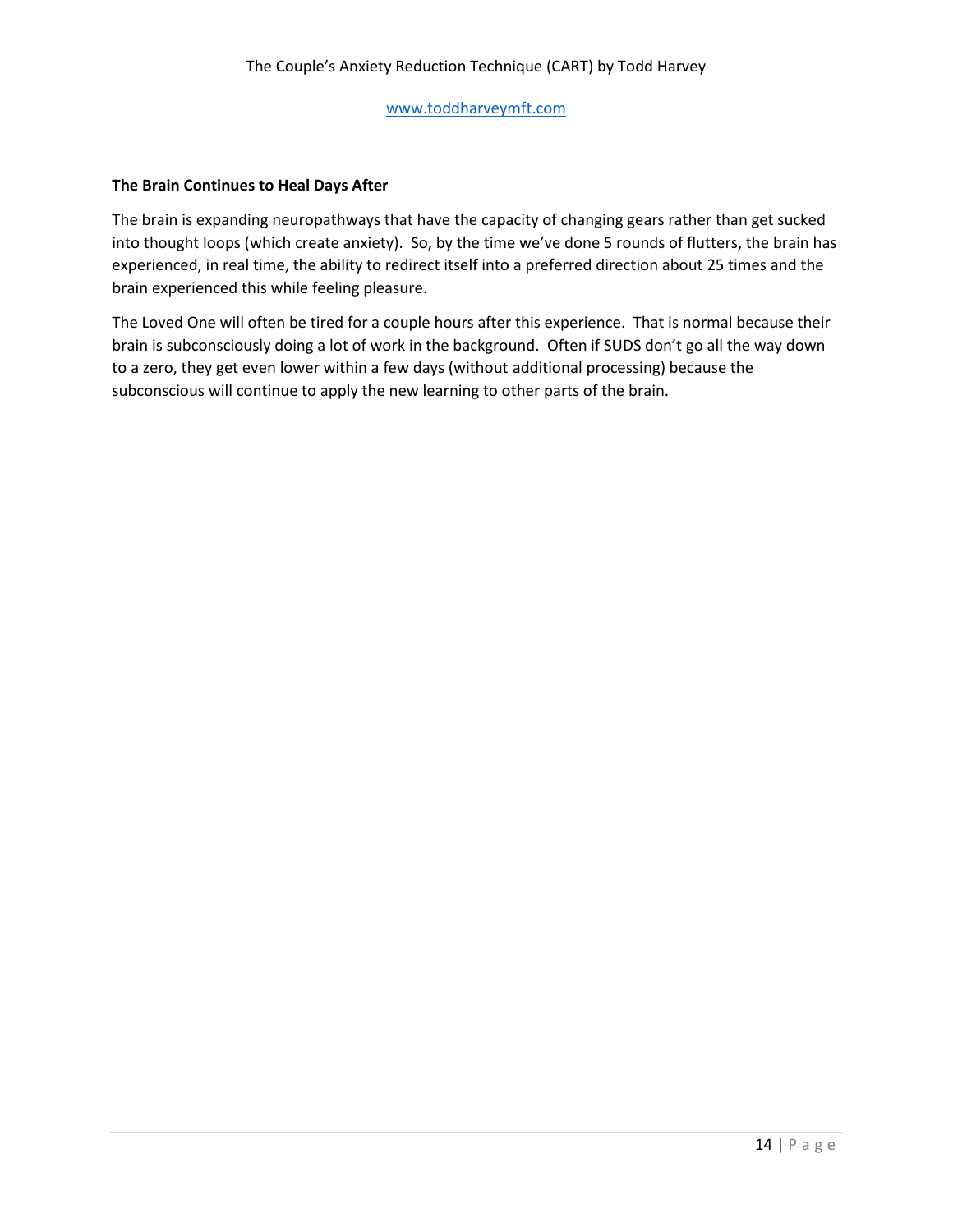# **Common Questions:**

# **What are other implications if memory reconsolidation theory is true?**

If this is true, and I believe it is, then it has all kinds of implications for how many of the normal things that we already do can be transformed into healing mechanisms. For example, if you are part of a spiritual community and get a sense of awe when you worship, you could come up with a rhythmic pattern that may match the music you are listening to and blink or snap or clap your hands as a way of acknowledging a particular thing on your USB drive, while staying in the state of worship. Again, just with a different mechanism, lighting up preferred prefrontal cortex part of the brain and the Amygdala at the same time. I hypothesize that this is the biological mechanism creating emotional healing elements in Pentecostal worship.

Clients who really enjoy dancing have found a way to get themselves into a preferred state dancing then (while enjoying their dancing) blinking or snapping their fingers as a way of acknowledging their trigger on their USB drive. That also works for them (but not me since I suck at dancing so much it cannot be an internal resource for me).

It is probably the same mechanism in the brain (just with a different protocol) that causes the Emotion Freedom Technique (EFT) to work. EFT has a protocol of mixing naming the threat and naming being loved while self-soothing through tapping on the Maridian Line. They may postulate that there is a different healing mechanism. But that technique also is combining preferred and non-preferred experiences in real time.

And I think that it is the same mechanism that causes long term talk therapy to work. In long term talk therapy, client gets a preferred experience over time by experiencing love/caring from a therapist who listens well while they talk about negative things in their life. Again, mixing of preferred and nonpreferred experiences simultaneously.

My only problem with long term talk therapy is that it takes so long and if in the first session, the client could learn how to get themselves into preferred states and heal their own wounds, then the therapy with the therapist might move faster.

## **Can you do this by yourself without a partner?**

The initial technique that was modified to develop CART was an individual-focused technique developed by Phil Manfield, called the Flash Technique. To do this yourself, you simply tap your knees – left, right, left – 1.5 seconds apart, instead of having someone squeeze your hands. Everything else is pretty much the same.

When you do it yourself, make sure you don't think of the trauma at all except for when you are naming the story that is being put on the USB drive. Don't even think of the story then, just provide the name of the story. When fluttering, be aware of the existence of a flash drive without even saying the word flash drive. Also, when people do this by themselves, they have a tendency to speed up the taps when they flutter their eyes. So after you flutter, try to stay in the preferred experience and intentionally slow down the tapping to 1.5 seconds.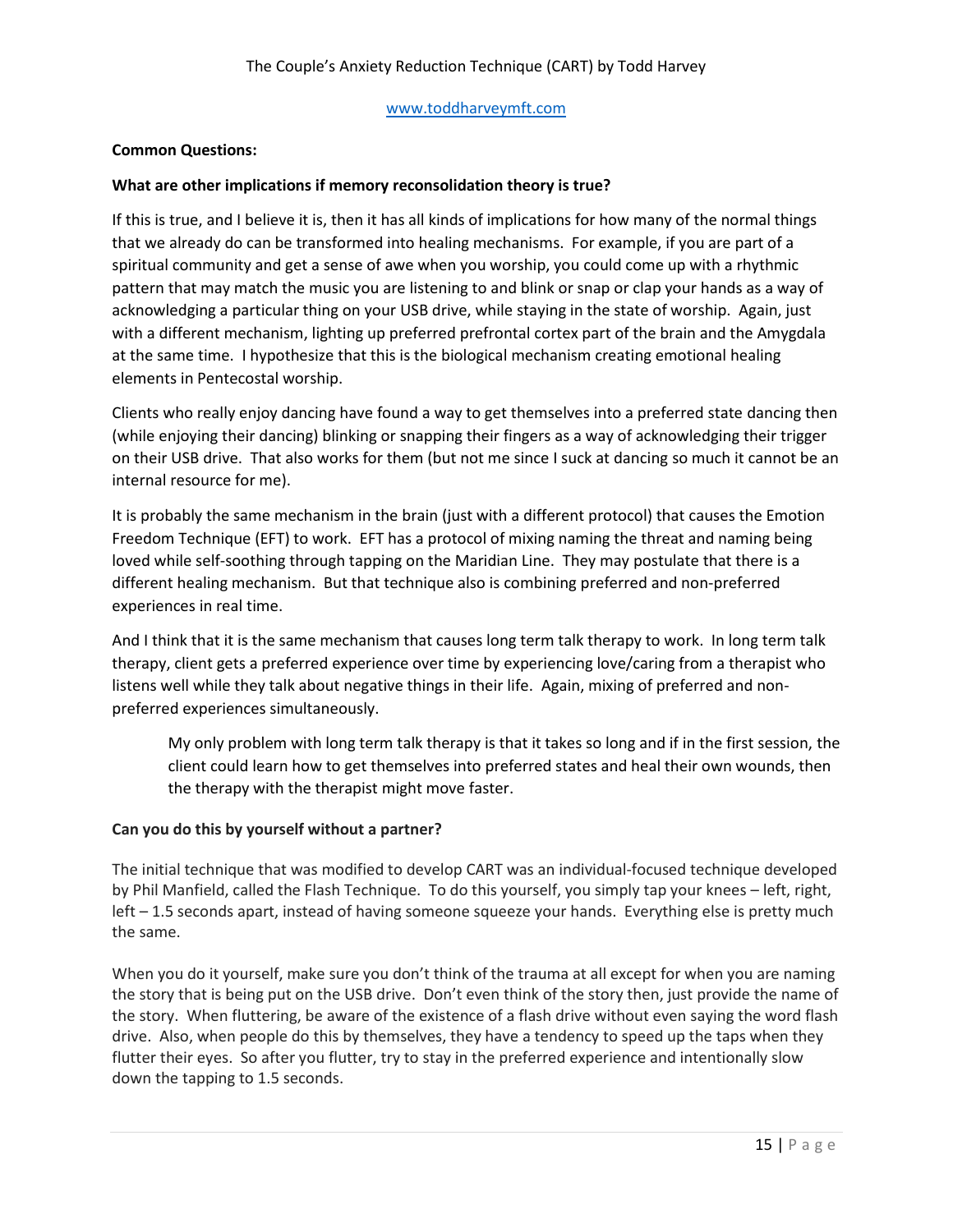# The Couple's Anxiety Reduction Technique (CART) by Todd Harvey

## [www.toddharveymft.com](http://www.toddharveymft.com/)

Also, if you are practicing this technique on your own, expect it to take a few more rounds. I think the CART technique works better than the Flash Technique because people are encouraged to stay in their preferred internal experiences and there is more interpersonal co-regulatory resourcing happening. And knowing how to reduce your own anxiety triggers is really helpful as well.

## **What emotional commitments are necessary for this to work?**

For this technique to be effective, the Anchor needs to be willing to put aside their experience, objections, opportunities to clarify the facts, etc. while providing nurturance to their partner, regardless of what their partner says. They need to be able to "parking-lot" (or set aside) objections to their partner's experience.

Also, the Loved One needs to be willing to consider that it is a good thing for themselves and others if their nervous system is soothed. Many of us have internalized a cultural narrative that it is important to stay in an "angry/hurt/victim" state for our voice to matter. This kind of belief is misguided.

Some examples of this include:

"If I'm not furious about the affair, it might mean I am OK that the affair happened."

"I have to maintain a state of grief because we are in a pandemic and if I don't, it means I don't care about the pandemic."

"I have to be in an angry, vigilant state because Trump is the president. (This implies that my emotional or nervous state needs to be activated, and if it is not, that means I am ok with Trump's policies).

"I need to be tight and angry and tense because you bring the cell phone into our bed instead of connecting. If I don't drop my tightness it means I'm ok with you not connecting with me."

Sometimes we are afraid to relax or drop our state of vigilance for fear that doing so would somehow legitimize what we deem abhorrent or unacceptable (i.e., staying hyper-aroused is somehow means we care). In order for CART to work, the Loved One needs to let go of these underlying beliefs, and be willing to let their nervous systems be soothed.

#### **What do you do if your partner starts thinking about the trigger when she blinks instead of just blinks?**

Sometimes you need to remind people that you are not thinking about any content on the USB drive, not even the title of the story. In fact, you are not even picturing a USB drive. Much like you might nod your head as a way of saying "Hi," you are engaging in a symbolic action. I'll use a metaphor of a cowboy nodding his hat as a way of saying "Howdy partner." When he nods his hat, he's not thinking of the other person's name, nor the words "howdy partner," but on a body level, there is a quick acknowledgment of the existence of the other. By blinking, we are just acknowledging the existence of a piece of plastic that holds a computer chip called a USB drive that happens to have a folder in it with a Word 97 file in it that happens to have a story on it.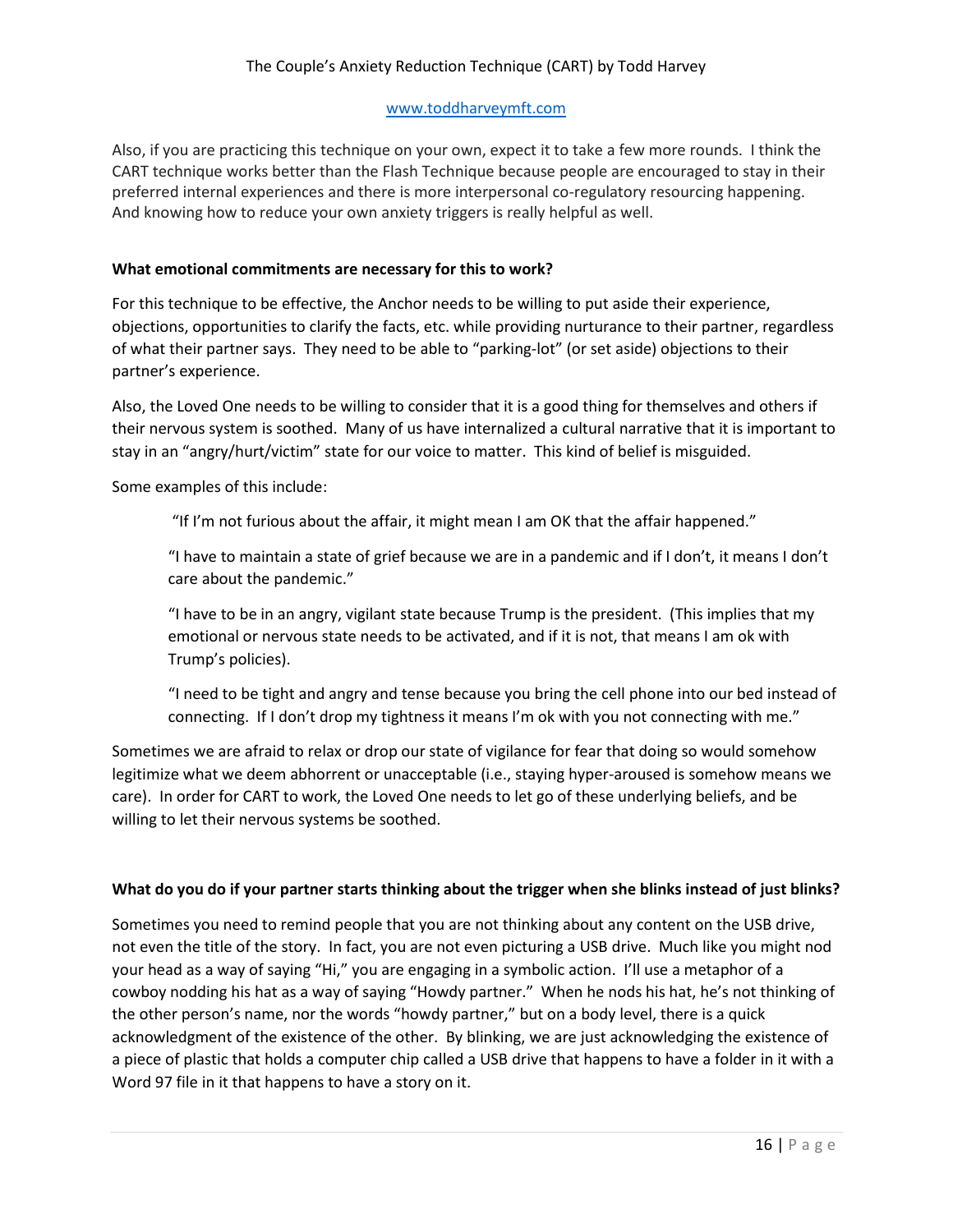# **Do I really have to say, "I love you…" "…I'm here"? Will different words work?**

You don't have to say "I love you." I have found it helpful to use different phrases sometimes, since my raw spot is to feel unloved, and to doubt whether my partner will really show up for me. If you have a different raw spot, then a different verbal affirmation may be more helpful for you. Other common validations could include: "You are precious," "Your voice is worthy," "You are worthy of safety," "You are allowed to be you," "You are worthy of space." You guys can negotiate what can be said. If you can, try to get it into 3 syllables. So, for example, if the validation is "Your voice is worthy of being heard," then find a way of putting it together and shortening the cadence, for example, "Your voice is worthy / and I'm here," "Yes, your voice" / "and I'm here", then shift it to "voice worthy / and I'm here", "worthy voice / and I'm here".

It may sound kind of clunky, but the softness in the tone of your voice, the gentleness in your eyes, and the generosity of spirit when whispering or gently sharing your validation makes it so the words don't really need to have correct grammar. We are slowly communicating with the part of your partner's brain that processes love rather than the part of your partner's brain that edits grammar.

# **What if the preferred experience is triggering?**

Feel free to change what preferred experience you are using if it the Loved One accidentaly starts dwelling on the content of the USB drive. For example, I had to switch an internal resource from having a hippy Jesus hugging me to a beautiful experience of nature for my partner to help me clear something in my nervous system because for some reason feeling Jesus's love activated my USB trigger because the content on my drive had to do with not really believing my partner was really going to be there for me (love me). So, since "love" as a resource was sticky for me, we just found another resource (a beautiful scene in nature that was awe inspiring for me) and then CART was successful. After my SUDS got to a zero, "love" was no longer a trigger for me.

## **What if you are the Anchor and it's hard to shift into a loving state during the exercise?**

Sometimes it is hard to embody the loving feeling (for whatever reason). Perhaps you are tired? Perhaps you are wounded in a way that makes being loving scary? Perhaps you are still pissed at your partner over something stupid? Whatever the reason, you still have a lovingness within your heart that is inside of you. Your job is to access that state of lovingness so you can actually give it to your partner. For the next 15 minutes for this exercise (and hopefully forever, if you are able to do it), commit to being loving towards your partner regardless of whether she was just evil or good to you. You are owning your lovingness. If there is a Spirit, the Spirit planted it within you. If there is just Darwin, then evolution wired it into your brain. Whatever beliefs you have or metaphors you use, the love is already there. Your job is to access it so there is a felt sense of it (and not just loving words without a loving spirit behind them). Love needs to be alive in you for this to work best.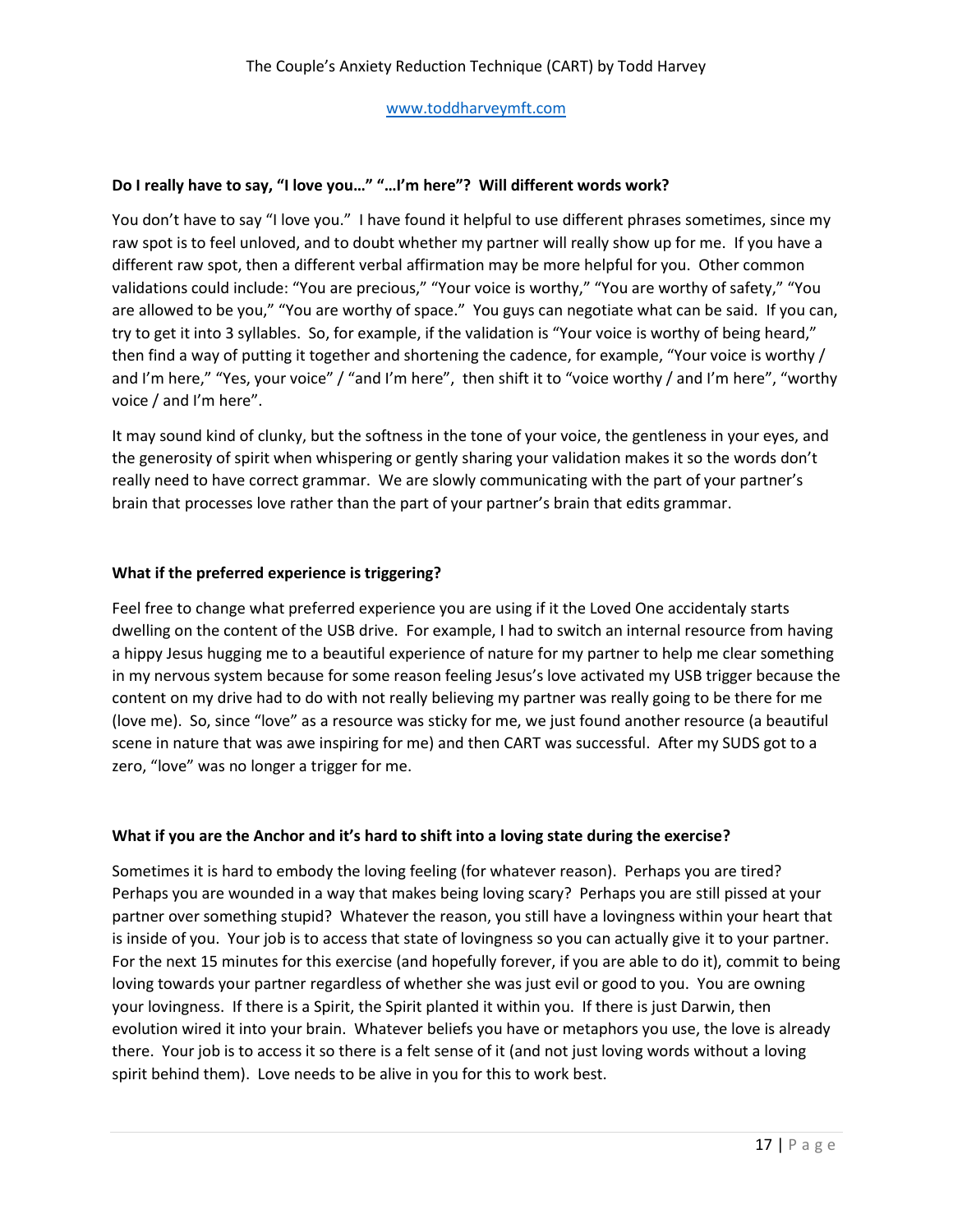# The Couple's Anxiety Reduction Technique (CART) by Todd Harvey

#### [www.toddharveymft.com](http://www.toddharveymft.com/)

So, if it is hard for you to access the lovingness in your own body in the present, then what you need to do is tell your partner that you will do the exercise with them in a few minutes. Go into a different room and imagine somebody that is easy for you to love. You can imagine your child, a niece or nephew, a pet, Jesus or Buddha, a close friend, a drinking buddy, a friend from 10 years ago who moved away, Mr. Rogers, angels, demons (but only if they are good demons to you). In your mind's eye, take a walk or sit next to them and let yourself love them in the way that you would, could, or did.

What you are doing is waking up the neuro-pathways in your own brain that are capable of love. Imagine how you feel. Imagine how they feel. In your mind's eye, feel the hug. Feel the care in their heart, whether it is spoken or unspoken. Notice the tone in your voice that you would use in comforting them. Pay attention to that tone because that is the tone you are going to use with your partner. Do this for 3 minutes longer than you think necessary. So, if you think 3 seconds is enough, do this for 3 minutes and 3 seconds. If you think 10 minutes is enough, do it for 13 minutes. We want to marinate your brain in lovingness.

Only after you wake up your lovingness, return to your partner. Choose to use the self that is loving. I believe this is the deeper you that preceded whatever habituated patterns you took on that robbed you of the ability to access your lovingness. Be committed to be this You when you look into her eyes and tell her, "I love you, and I'm here."

## **Why blinking?**

We do the blinking/fluttering because it is an effective mechanism at helping us activate a pre-cursor memory instead of a memory. With a memory, we feel and are impacted by what we experience. We get a thought or sensation or feeling that is activated. With a pre-cursor memory, we are subconsciously aware of the trigger without being consciously impacted. A memory takes 0.5 seconds to activate. A pre-cursory memory takes 0.2 seconds to activate. Blinks happen to take about 0.2 seconds.

We want to activate a pre-cursory memory (not an actual memory), so we use a technique of having your partner "flutter" their eyes quickly and NOT think about the fact that the USB drive exists. Blinking your eyes takes 0.2 seconds (per blink), so by getting somebody to flutter their eyes as a way of being aware that the USB drive exists, we are activating a "pre-cursor memory" a few times in a row as opposed to a "memory."

We are not asking the Loved One to close their eyes for a couple of seconds and dwell on the trigger, because that could cause them be activated. If the Loved One does this by accident, just remind them to only blink and focus on a detail they have in their preferred experience, or encourage them to focus on your eyes. Let them know that they accidentaly thought about the trigger and that is ok, but then suggest that they try to just blink for the hell of it and not worry about connecting the blinking to anything in particular.

## **Is the assessment phase really necessary?**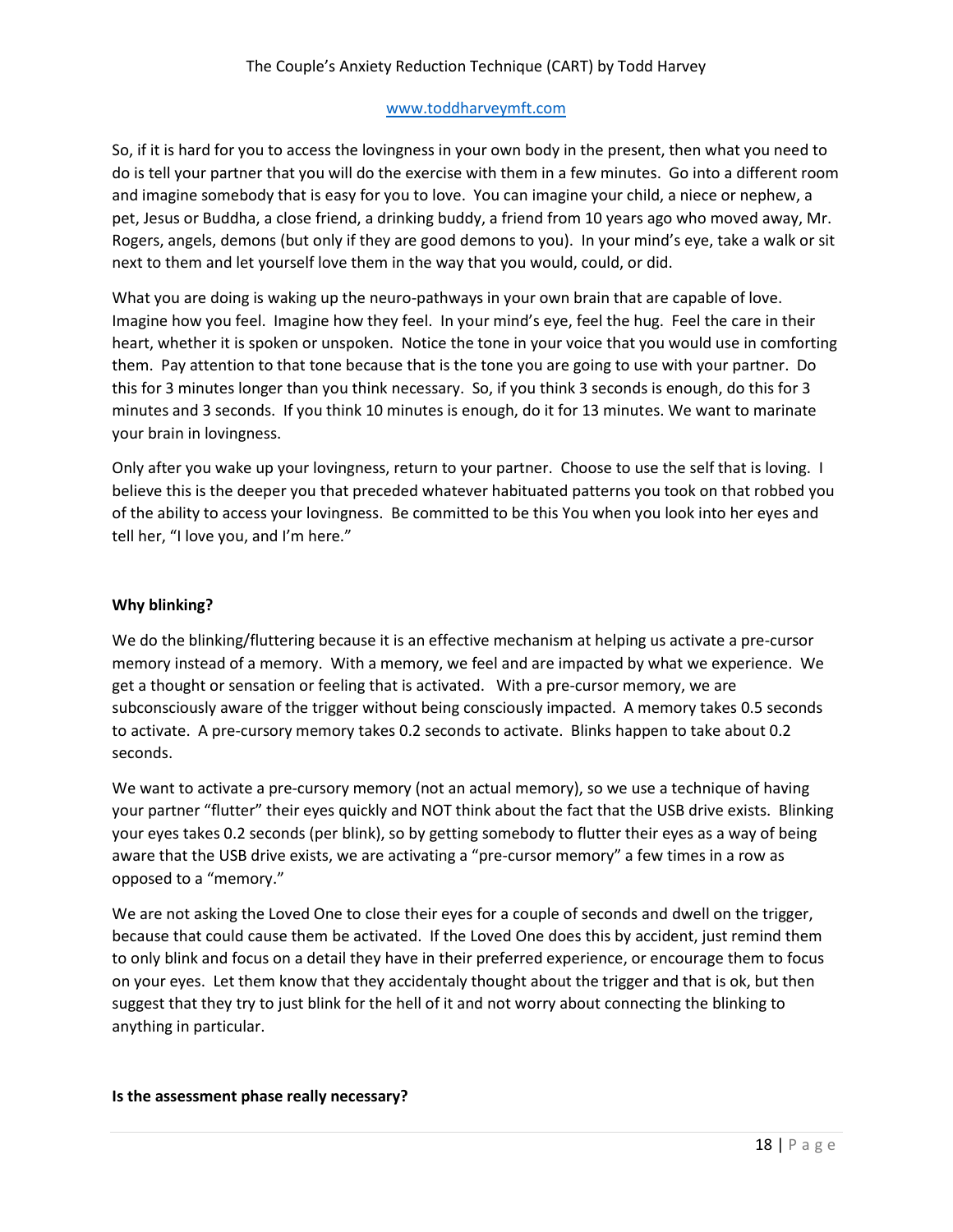Yes and no. It is not the healing element. But since the transformation is largely unconscious, there is no cathartic relief that one might get in another type of therapy. So, sometimes it might feel like nothing really happened. And without getting real feedback that it actually makes a difference, one might think the technique is irrelevant and not use it to clear other triggers. So, no, it doesn't make a difference in the actual healing. But yes, it is necessary to motivate each other to make a list of all the things we find triggering and do our work in clearing or significantly reducing them.

# **Why all the breathing?**

The breathing is not essential for this technique. At first, I just had clients of mine take a few breaths as a way of acknowledging that we are going to change gears from doing the technique to doing the assessment phase.

# **Are "V" breaths really necessary?**

I think no. They are not necessary. However, I think they are helpful for another reason; they add a selfsoothing tool to your partner's repertoire.

I tested the "V" breaths out myself comparing my own nervous system's response to the breathing exercises I was already doing, and found that the "V" breaths were far superior in calming my nervous system. I use the Heart Math's device that measures heart rate variation (HRV) as a way of measuring what they call "coherence" (the nervous system being calmer).

Since then, I've learned that it takes it least 9 breaths for our parasympathetic nervous system to get activated (that is the part of our nervous system that allows us to chill out, relax, digest food, etc.). Our sympathetic nervous system, when it is too activated, creates anxiety. I now have my clients breath 10 times instead of three times (what I arbitrarily had them do before). I also have them do "V" breaths instead of normal exhales since I found them so much more useful myself.

I am not convinced that the "V" breaths are the healing element in making something less triggering. I believe that they are worth doing because they are an excellent way of self-soothing an overwhelmed nervous system (something we all need, right!?). So, if you are uncomfortable with the "V" breaths or have a shortage of time, you can skip them. But I highly recommend incorporating them into this exercise.

# **Is the left/right squeezing really necessary?**

Probably not. This method is inspired from somebody who was enhancing the EMDR modality. In EMDR, there is a belief that bilateral stimulation is necessary or important because it causes different parts of the brain to wake up and listen while the person is processing their trauma. The idea being that part of their brain is typically not listening as a way of protecting the person from absolute overwhelm, and bilateral stimulation bypasses that defense and allows the trauma work to actually land. People have done this technique without tapping or squeezing (bilateral stimulation) and it still works. I think it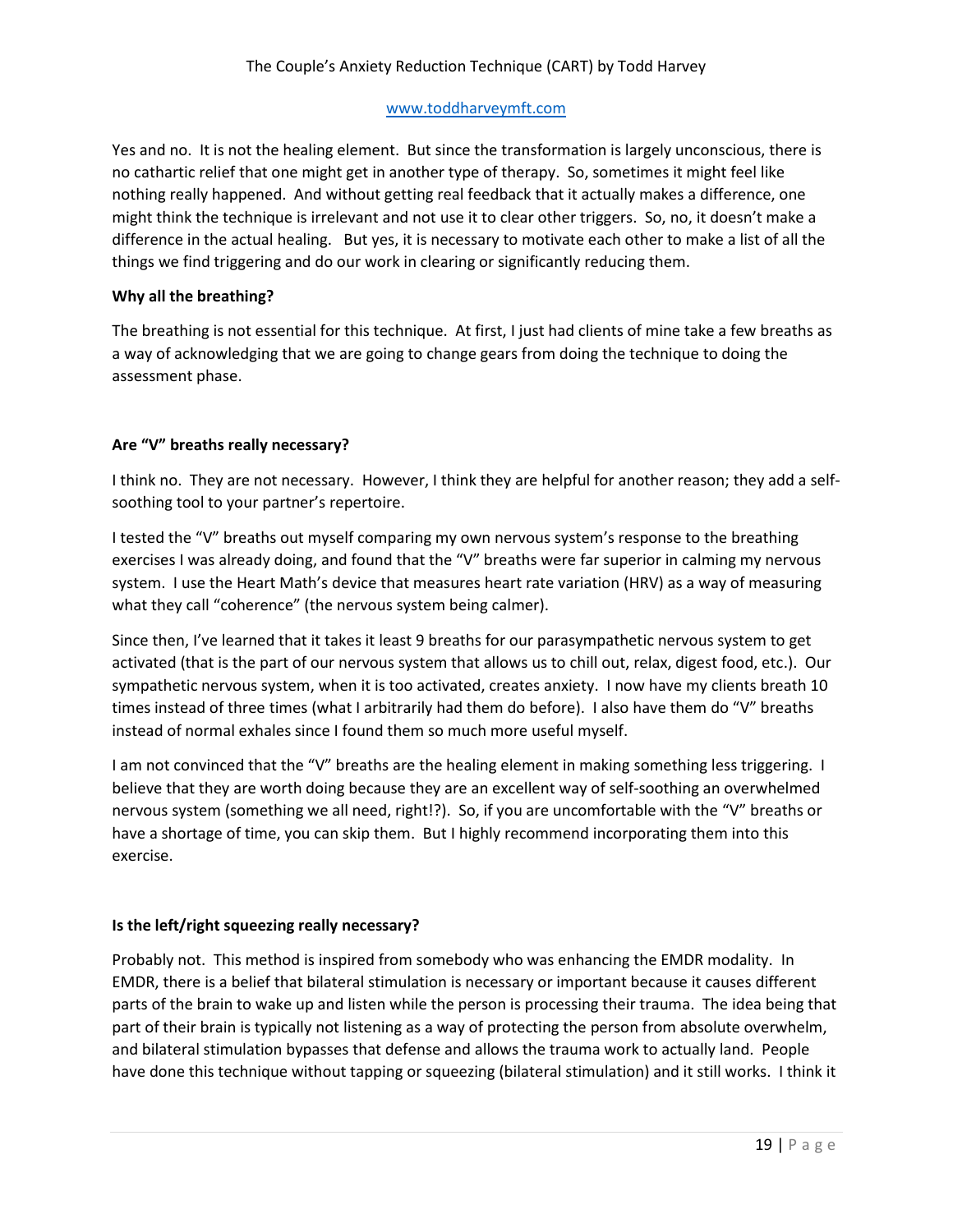adds another layer of love as well as another distraction technique (distracting the Loved One from accidentaly thinking of the trigger).

# **Why five sets of flutters?**

I adopted this technique from Phil Manfield's "Flash Technique" and he has five sets. I believe that it is arbitrary. Five sets seems to be enough to make a difference in the SUDS. As far as I am concerned, it does not have to be five. It can be 4, 7, 10 sets. When I do this, I don't stick to five sets. I might do a few more. So, the number of breaths, the number of eye blinks in a flutter, and the number of flutters might not matter so much. I might feel different when I try to validate this academically. Do however many sets you want, but 5 or more sets almost always makes a difference in the SUDS level with the clients that I've worked with.

# **Why the blinking?**

People might sometimes think it is weird. "I'm just supposed to blink? I'm not supposed to think of anything?" The reason that this works in activating a pre-cursor memory is because we've already planted the idea that the USB drive is connected with their "trigger story," so even if they are not consciously thinking of it, another part of their brain is, in real time, aware of the "trigger story." It is almost like subliminal messaging.

## **Can you do something besides blink?**

Other mechanisms could likely work, as well. What comes to mind is things like tapping or putting a finger back and forth through a candle, or opening and shutting a book, or any other physical activity that takes 0.2 seconds to accomplish. The important thing is to access a pre-cursor memory and not a memory (to make this painless, so anyone can do it).

## **Why avoid going into the memory?**

You can go into the memory if you like, but people are more capable of learning biologically when they are under less stress. Working with the pre-cursor memory is not painful, so the brain has more resources available for learning. If you want to go into a trauma memory, be sure to do it with someone with trauma therapy training, such as an EMDR or Somatic Experiencing therapist. Talking about trauma in typical talk-therapy can exacerbate the trauma rather than help.

There are many modalities that go into the trauma experience. They believe it is useful to activate the dysregulated experience and provide a corrective emotional experience. This corrective emotional experience while the traumatized/triggered part of the brain is lit up allows for rewiring of brain circuitry. There is nothing a matter with those techniques. I often use them myself, as a therapist. You just need more training to ensure no harm is added. We are just at the beginning stages of coming out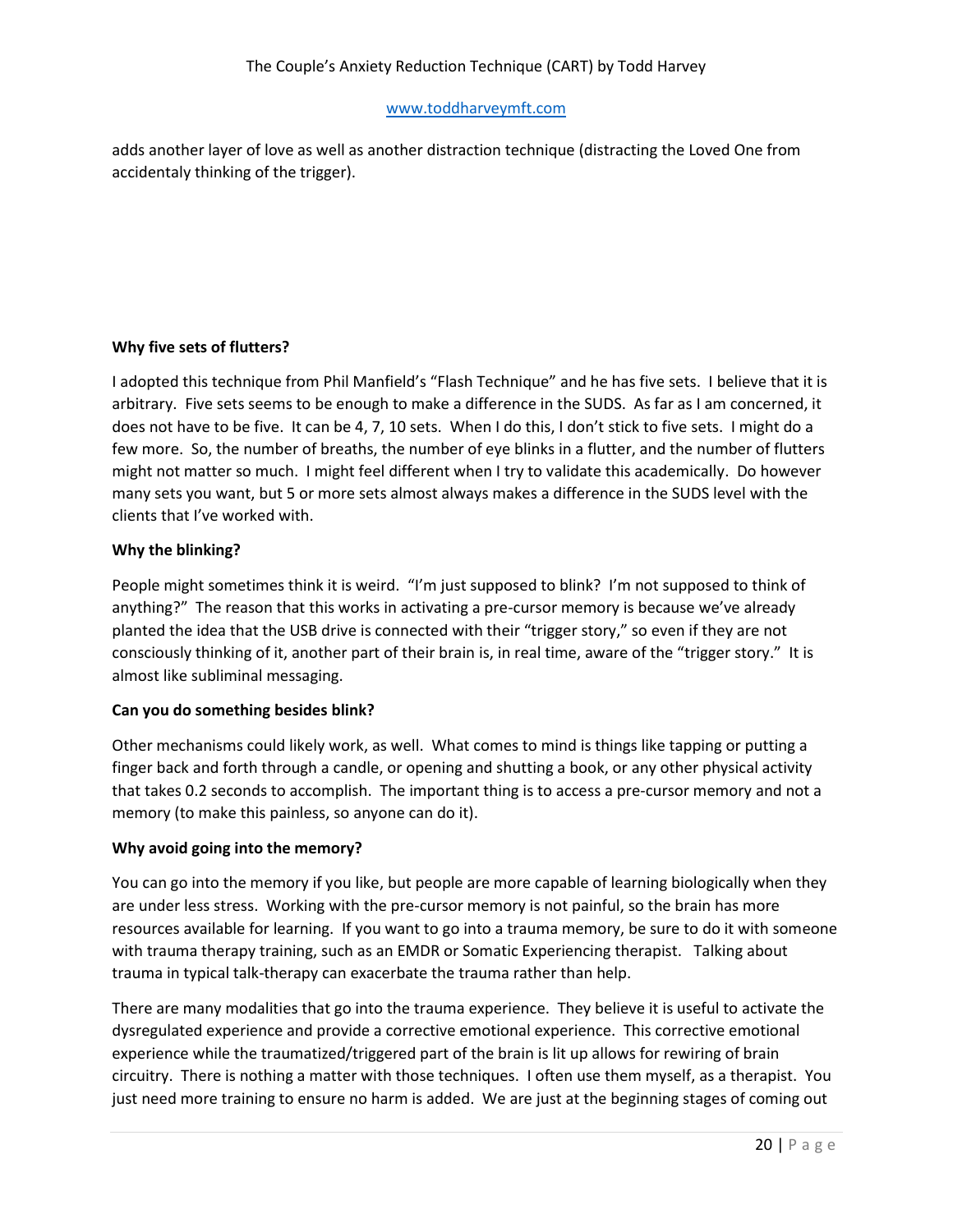of the Dark Age when it comes to our understanding of the brain. We now know that we do not need to activate a full memory but are able to activate a pre-cursor memory and if we have a corrective or preferred experience when that pre-cursor memory is activated, the brain rewires itself in a preferred way. With the CART technique, since it insists on not reliving the trauma, it is safe for more people to use at home.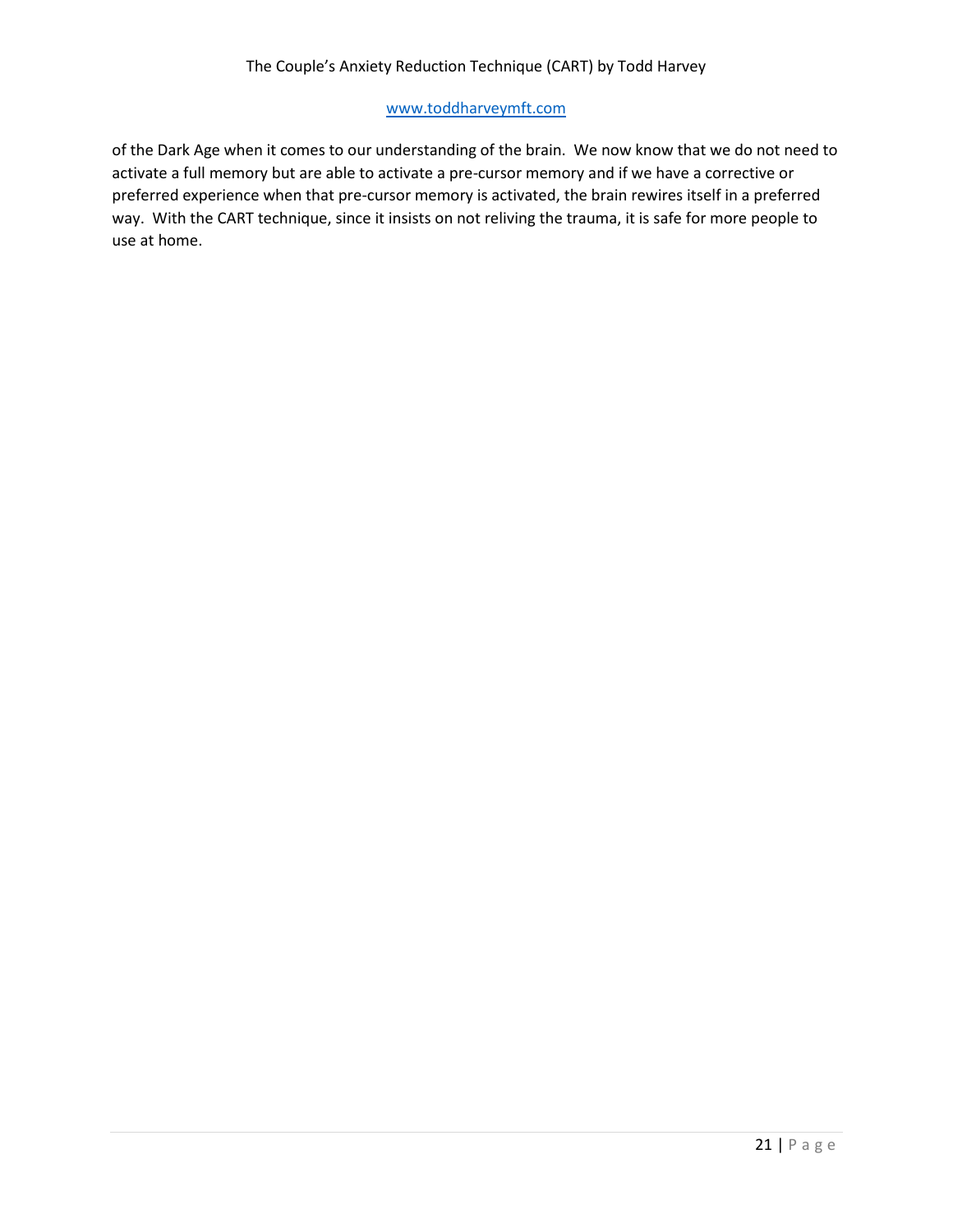## **Why do therapy at all if this technique is so helpful?**

CART heals wounds on the level of the nervous system. It is excellent for rewiring which part of your brain processes a non-preferred experience. By getting the prefrontal cortex to process the trauma instead of the amygdala, we can be aware of a negative experience and observe it and have normal thoughts and feelings about it. If the amygdala is processing the same material, we get our fight/flight/freeze part of our brain dealing with the dilemma and we have high anxiety.

What CART does not do is heal wounds on the level of self. We all develop narratives as a result of challenging life circumstances, and some (many) of those work against us later in life. Other forms of therapy can be very effective in addressing the beliefs or strategies that are no longer helping us.

CART will not help with underlying thought patterns, such as:

"I'm bad."

"It's my fault."

"I'm not worthy of love."

"I need to please others and not consider my own voice."

"I consider my preferences and don't consider others' preferences."

"I'm only worthy of love if I perform well (am smart, a good lover, rich, etc.)."

I recommend Re-Creation of the Self therapy, Hakomi, and talk therapy to address these types of wounds.

## **How should I handle it if my partner seems calm but is reporting high SUDS still?**

This sometimes takes repeating because people often will say they have a level 1-3 when they actually are not disturbed at all. So, if that happens, remind her of the difference between her own nervous system and the story on the USB drive.

You might give an example like, "Trump getting elected is awful but my nervous system right this minute is calm." Or "I am aware that the Holocaust was terrible, and right this minute while I am aware of the horror of it, I feel relaxed."

Sometimes having those extreme examples are helpful because people often have internalized (and unhelpful) ideas that presume they can only really care about something if their nervous system is jacked.

Ask them what their SUDS would have been an hour ago if they were aware of the USB drive content. How is it different now?